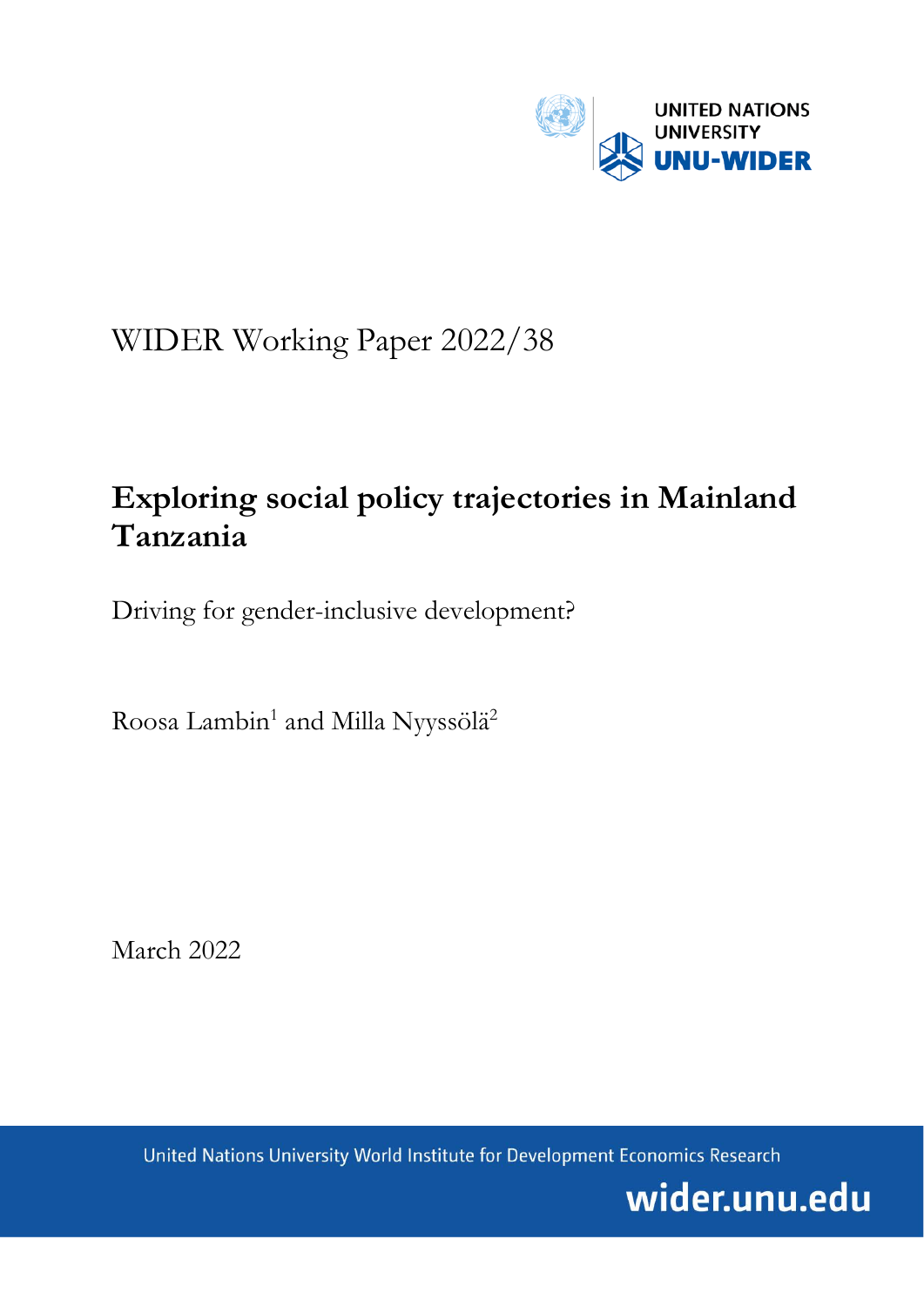**Abstract:** In July 2020, the United Republic of Tanzania gained the status of a lower-middleincome country. This came after two decades of significant social policy reforms and transformations in the country's economic structures. This paper explores social policy trajectories in Mainland Tanzania with a gender lens, to better understand the contributions of these developments to inclusive development. More precisely, we examine past and current policy developments across the areas of *health policy*, *social protection*, and *employment policy*, and the level, reach, and quality of government social policy delivery to working-age women. The paper draws on a scoping review of diverse secondary materials, including academic publications, government policy documents, relevant statistics, and other types of literature. The findings indicate that despite significant advancements in the legal frameworks and increasingly gender-responsive government policy plans, Tanzanian social policy delivery remains two-tiered, with differences in provisions for women in the formal and informal sectors. Additionally, women continue to be largely overlooked in the broader industrialization and development strategy, which hinders the achievement of inclusive development in Tanzania.

**Key words:** social policy, gender, Tanzania, inclusive development

**JEL classification:** D63, J16, J68, N37

**Acknowledgements:** We are grateful to Alexis Bernigaud for his excellent research assistance. We also would like to thank the external reviewers, especially Dr. Flora Myamba, for their insightful comments, and the audience at the 2021 Social Policy in Africa Conference, where an earlier version of the paper was presented. The usual disclaimer applies.

Copyright © UNU-WIDER 2022

Information and requests: publications@wider.unu.edu

ISSN 1798-7237 ISBN 978-92-9267-169-3

<https://doi.org/10.35188/UNU-WIDER/2022/169-3>

Typescript prepared by Gary Smith.

The Institute is funded through income from an endowment fund with additional contributions to its work programme from Finland, Sweden, and the United Kingdom as well as earmarked contributions for specific projects from a variety of donors.

Katajanokanlaituri 6 B, 00160 Helsinki, Finland

The views expressed in this paper are those of the author(s), and do not necessarily reflect the views of the Institute or the United Nations University, nor the programme/project donors.

<sup>1</sup> UNU-WIDER, Helsinki; 2 UNU-WIDER and Labour Institute for Economic Research, Helsinki, corresponding author: [nyyssola@wider.unu.edu.](mailto:nyyssola@wider.unu.edu) 

This study has been prepared within the UNU-WIDER projec[t Sustainable development solutions for Tanzania—strengthening](https://www.wider.unu.edu/project/sustainable-development-solutions-tanzania-%E2%80%93-strengthening-research-achieve-sdgs)  [research to achieve SDGs](https://www.wider.unu.edu/project/sustainable-development-solutions-tanzania-%E2%80%93-strengthening-research-achieve-sdgs) funded by the Ministry for Foreign Affairs of Finland.

UNU-WIDER employs a fair use policy for reasonable reproduction of UNU-WIDER copyrighted content—such as the reproduction of a table or a figure, and/or text not exceeding 400 words—with due acknowledgement of the original source, without requiring explicit permission from the copyright holder.

United Nations University World Institute for Development Economics Research provides economic analysis and policy advice with the aim of promoting sustainable and equitable development. The Institute began operations in 1985 in Helsinki, Finland, as the first research and training centre of the United Nations University. Today it is a unique blend of think tank, research institute, and UN agency—providing a range of services from policy advice to governments as well as freely available original research.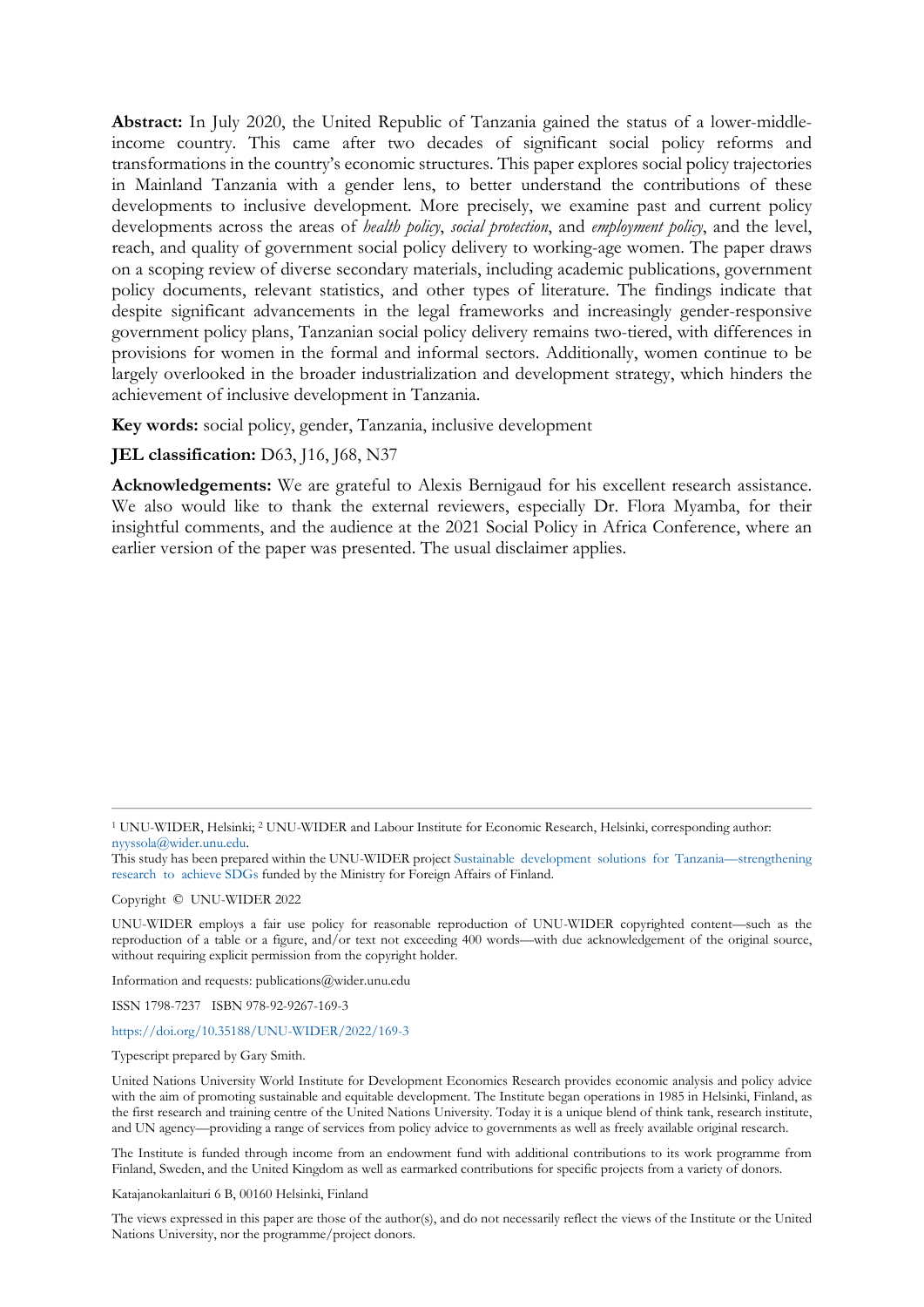#### **1 Introduction**

Around three decades ago, comparative welfare state research underwent an overhaul due to a lack of theoretical and empirical focus on the equalizing effects of social policies from the perspective of women. Debates related to welfare state models, social policies, and their gendered implications have since occupied a key dimension in social policy analysis. However, up until today, limited social policy scholarship has focused on the gendered effects of broader social policy models and approaches in sub-Saharan Africa.<sup>[1](#page-2-0)</sup> This is despite the recognition that social policy delivery has increased and diversified over the past decades across the region. There is also a growing integration between gender-specific policy objectives and frameworks at national and global levels. The 2030 Agenda for Sustainable Development, which is set to guide policy-making in much of the region, seeks to 'achieve gender equality and empower all women and girls' (see SDG 5) and places new emphasis on institutions and structural barriers that hamper the realization of gender equality and inclusive development (Kabeer 2015).

This paper is among the first to examine social policy trajectories in Mainland Tanzania through a gender lens, with a focus on working-age women and their social protection needs across the formal and informal sectors. We combine three social policy areas—social protection, health policy, and employment policy—to analyse social policy evolutions and the implications of the emerging social policy model for the wellbeing and livelihoods of women. The findings of this holistic analysis are pertinent for theory development around welfare state-building in the Tanzanian context and to remedy the extant knowledge gaps relating to the gendered effects of social policy delivery in the country. The analysis also provides valuable insights to bolster genderresponsive policies to make progress towards gender equity and achieve inclusive development in Mainland Tanzania. As highlighted in the seminal works by Thandika Mkandawire, economic growth does not axiomatically translate into improved human welfare, but these can have a mutually beneficial impact by conscious policy design: 'for example, social policies that enhance education and health must also create conditions that harness these capacities for growth and ensure that growth, in turn, addresses issues of equity and poverty' (Mkandawire 2004: 4). Such issues are closely connected to the particular economic and social disadvantage experienced by women in a development context.

Tanzania represents an interesting policy context for exploring the gendered effects in emerging social policy models for several specific reasons. First, in July 2020 it graduated from the lowincome country category to attain a lower-middle-income country (LMIC) status. This came after two decades of stable economic growth and significant social policy reforms, together with a series of health insurance expansion measures and pioneering social protection legislation in the region. Second, the Tanzanian government has recently released several ambitious policy plans, including commitments promoting gender equality (e.g. URT 2021b), which are yet to be captured in public policy analysis. Nonetheless, the country continues to grapple with gender-based inequalities and the economic exclusion of women. For instance, Tanzania ranks 140th out of 162 countries in the gender inequality index, [2](#page-2-1) and women continue to experience lower levels of education and social capital (Cornel and Leyaro 2019), unequal access to assets (URT 2018b), and deeper levels of

<span id="page-2-0"></span><sup>&</sup>lt;sup>1</sup> Without overlooking the works by Hassim (2006) and Plagerson et al. (2019), who address the developmental welfare state and its implications on gender inequality in South Africa.

<span id="page-2-1"></span><sup>&</sup>lt;sup>2</sup> See http://hdr.undp.org/sites/default/files/2020\_statistical\_annex\_table\_5.xlsx.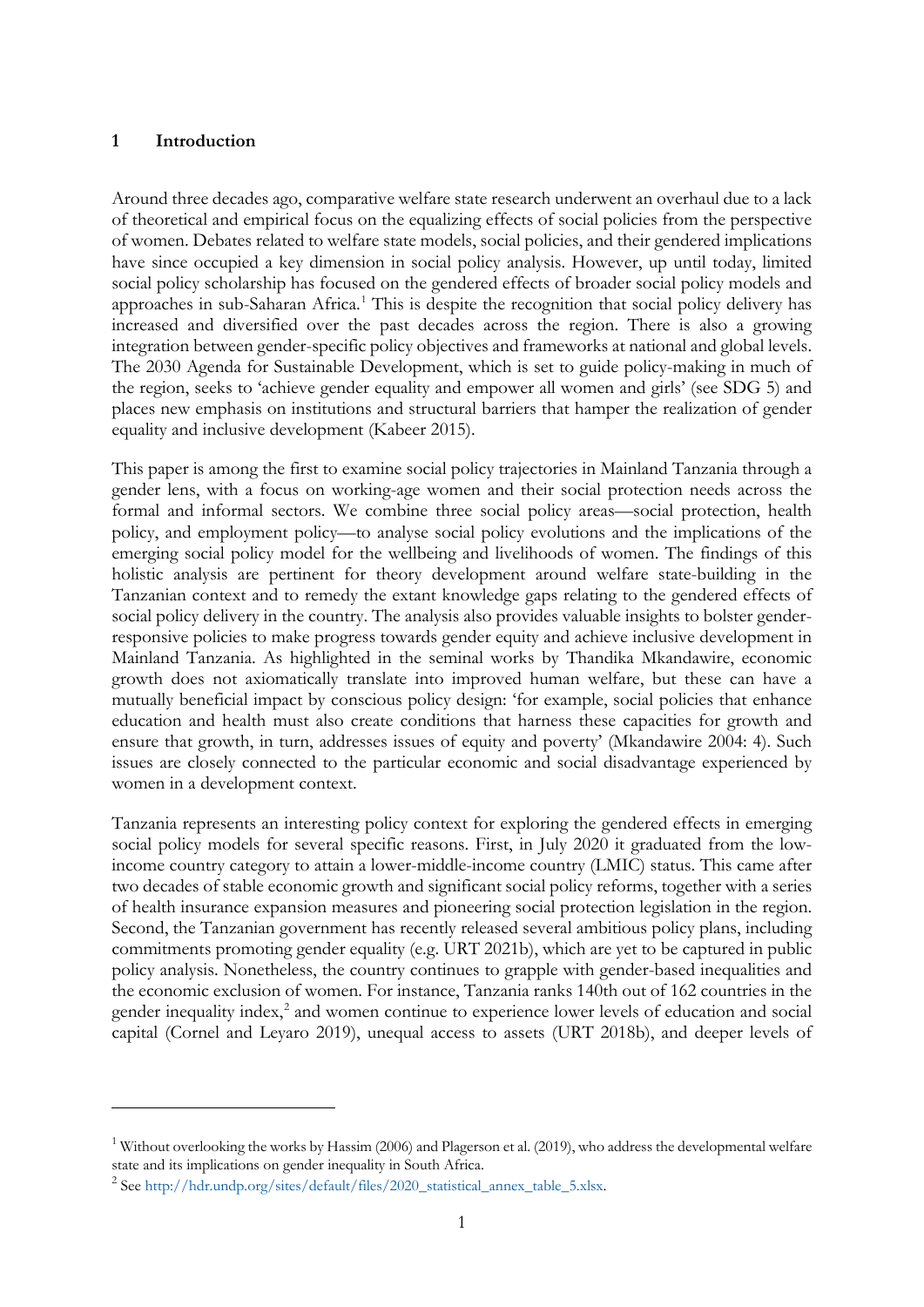poverty. [3](#page-3-0) Women also remain overrepresented in vulnerable employment; in 2021, over 40 per cent of women in Mainland Tanzania worked as contributing family workers, while over 48 per cent worked for their own account (URT 2021c). It is also noteworthy that 33 per cent of Tanzania's households are female-headed (URT 2018b), constituting mainly single-earner families at greater risk of poverty. It is therefore essential to better understand the contributions and limitations of Tanzania's social policy developments in advancing women's wellbeing and furthering inclusive development.

We examine policy developments and their gendered effects in Mainland Tanzania (excluding the semi-autonomous territory of Zanzibar) across the social policy areas of *social protection*, *health policy*, and *employment policy* during the past two decades. To fully capture the gendered dimensions and effects of the emergent social policy model, the paper analyses two key aspects across the policy areas: the level of income replacement or support and the reach of population coverage. More precisely, the analysis is guided by the following **research questions**:

- 1 To what extent does Tanzania's emerging social policy model offer a sufficient level of income replacement and/or support for working-age women?
- 2 To what extent do the policies provide sufficient coverage of the female population across the informal and formal sectors?

The paper also addresses, to a lesser extent, the degree to which the introduced policies entail transformative elements—by which we refer to measures addressing structural issues hindering women's full economic and social inclusion in society (e.g., women's human capital, investment capacity, legal entitlements, and other). The adopted analytical focus allows capturing the extent to which the introduced social policy measures address women's needs as equal citizens with their male counterparts, while equally distilling effects and implications for women in different socioeconomic categories. Addressing class-based differences in access to government welfare and public policy interventions (notably across the formal and informal sectors) represents a key aspect of inclusive social policy models in a development context. Methodologically, we deploy a scoping review method for comprehensive analysis of extant literature (academic publications and policy evaluations), quantitative data, and government policy documents.

In the following section, we discuss the foundational social policy theories on the welfare state from a gender perspective and their limitations in a development context that is characterized by a specific economic structure, as well as historical, social, and philosophical traditions and trajectories. The next part explains the research methodology and describes the data from which the analysis draws. After this, we turn to the analysis of key policy reforms across the selected policy areas, highlighting the progress as well as limitations of the adopted policy measures in enhancing women's access to state welfare and transformative policy measures (i.e., reach, level, and quality of social policy delivery to women). The paper closes by discussing these findings from a bird's-eye view, considering the broader gender implications of the emerging social policy model and the ways this contributes to inclusive development.

<span id="page-3-0"></span><sup>&</sup>lt;sup>3</sup> Six percentage points higher for female-headed households and 11 percentage points higher for single women compared to male-headed households and men, respectively (Akeel et al. 2021: 64).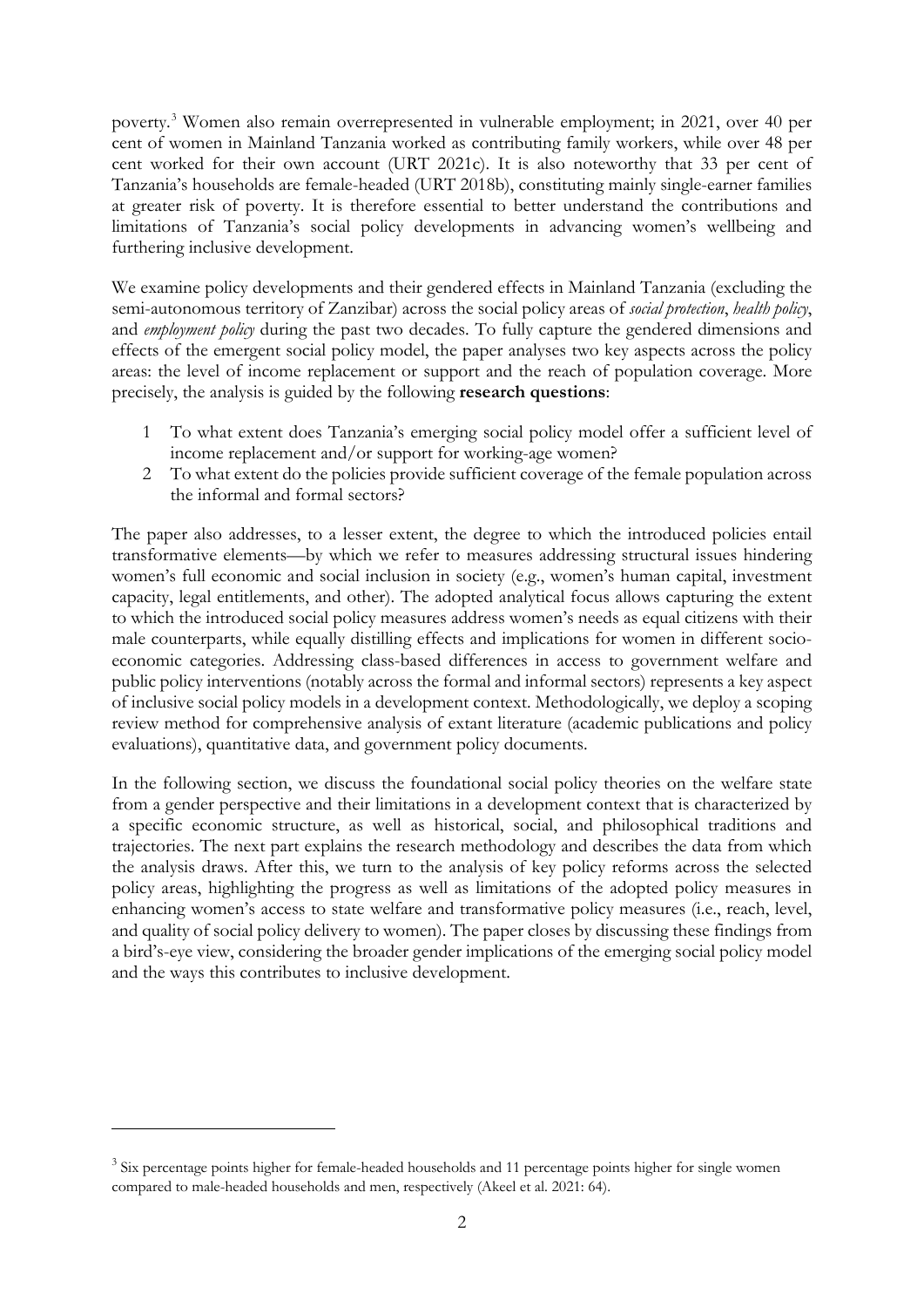#### **2 Gender and social policy in the sub-Saharan African context: theoretical perspectives**

A core part of social policy scholarship has evolved around comparative welfare state research with a focus on the state–market nexus in welfare provision. Questions around the extent to which citizens can have a socially acceptable standard of living independently of the market—captured by the concept of 'decommodification' introduced by Esping-Andersen (1990)—have been central to this analysis. The feminist scholarship challenged and expanded this analytical focus by critically interrogating welfare systems from the perspective of women's access to social welfare as independent citizens rather than spouses, either through labour market participation or state welfare, crystallized in the alternative concept of 'de-familialization' (Lewis 1992; Lister 1994; O'Connor 1993; Orloff 1993). The gender focus in comparative welfare state analysis has also brought to the fore of empirical and conceptual study the development of care policies and parental leave arrangements as key instruments in the broader social policy toolkit to enable more equal redistribution of reproductive and care responsibilities and productive activities between men and women (e.g., Daly 2011; Lewis and Giullari 2005; Mathieu 2016).

It has been frequently highlighted that the traditional theoretical frameworks of social policy are poorly fitting to the development context due to different political pasts, economic structures, socio-cultural contexts, and contemporary dynamics of policy formulation (Gough and Wood 2004; Surender and Walker 2013). Arguably, in the African context the key debates and concepts around women's access to social welfare and emancipation through labour market participation are also shaped by contextual characteristics. To begin with, to the extent that the concept of defamilialization emphasizes women's access to labour markets, the sub-Saharan African context shows a strong female contribution in the workforce (the female labour market force participation rate (FLFPR) is steadily over 60 per cent<sup>[4](#page-4-0)</sup>), with a high number of the 'working poor'. The preponderance of informal work, subsistence farming, and non-paid contributions in family businesses, which represent economic activities occupied particularly by women, means that women's access to a socially acceptable standard of living is defined in our view more closely by access, in the least, to *paid productive work*, but ideally, *formal work*. However, the occurrence of informal and casual work has increased rather than fallen throughout the years and been spurred by economic shocks caused by the Asian economic crisis in the 1990s, the global financial crisis of 2008–09, and the current COVID-19 pandemic (Jütting and Laiglesia 2009; Nguimkeu and Okou 2020; Stavropoulou and Jones 2013). This means fewer decent formal sector jobs available in the market for women to compete for.

As such, the extent to which women's labour market participation holds an emancipatory function is questionable (see also Razavi and Staab 2018), and the high FLFPR hides many negatives. These include the 'double-worker effect' (i.e. notably poorer women taking up poor-quality jobs to compensate for low household incomes, a pronounced phenomenon in times of financial crisis) and women's early entry to labour markets at the expense of education and/or vocational training. Yet, the social policy literature has largely overlooked the theme of employment policy in the context of informal work (Lund 2019), and gender-focused analyses remain quasi-inexistent.

Further, women's labour market participation cannot be interpreted as an outcome of effective defamilialization in the sense of enabling 'individuals to undertake family responsibilities, without being trapped in them; while at the same time avoiding individual's life chances being all staked in his or hers family circumstances or resources' (Saraceno 1997: 94). As highlighted by numerous feminist scholars in the field of international development (e.g., Elson 1998; Hanmer et al. 1997;

<span id="page-4-0"></span><sup>4</sup> See https://data.worldbank.org/indicator/SL.TLF.CACT.FE.ZS?locations=ZG.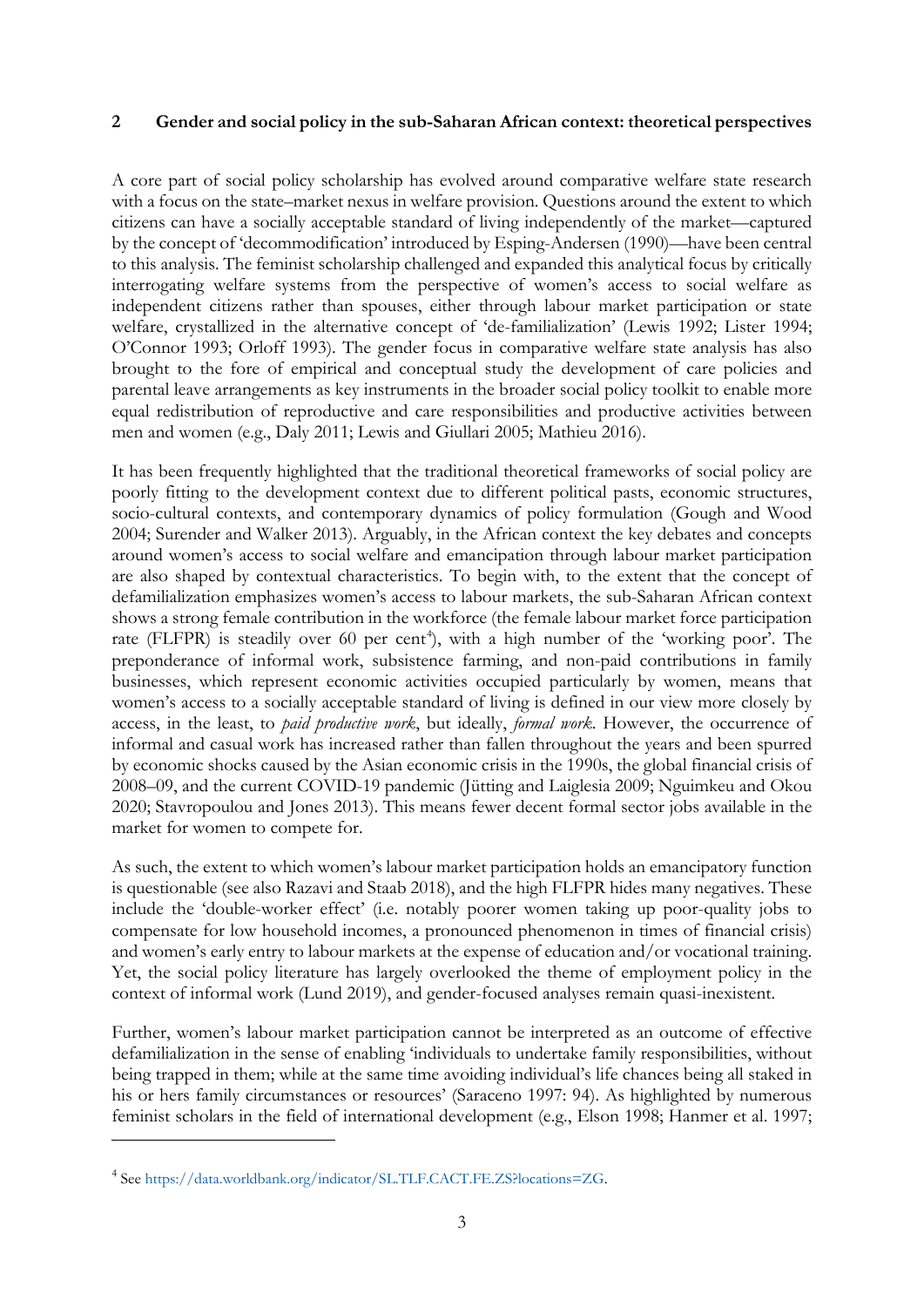Kabeer 2015), women experience significant *time poverty* due to simultaneous care, domestic, and productive responsibilities which necessitate both considerable multitasking (combining particularly childcare and income-generating activities) and extended 'work days'. The issue of unpaid work in driving women's time poverty is significant and shapes their individual economic autonomy while reducing household incomes. Time poverty can also be driven by poor-quality work entailing dismal wages and long working hours—a double-whammy that can effectively marginalize women both socially and economically. Evidence shows that particularly femaleheaded households suffer from time poverty, exacerbated by income poverty. This calls for policies that address the quality of available work, alongside measures easing the pressures of unpaid work through improved access to water and sanitation, as well as care services (Zacharias et al. 2012).

At the same time, the care economy looks drastically different in sub-Saharan Africa compared to industrialized countries, being largely dependent on informal and often non-monetized arrangements. The lack of state interference in family life through public care policies has both cultural and political underpinnings. On the one hand, the availability of low-cost domestic help has not incentivized demand among middle-class women, who can largely rely on service provision by the informal sector (see, e.g. Hassim 2006). On the other, care is often provided out of a culturally embedded moral obligation (rather than economic transaction) by family members, neighbours, friends, and others, reflecting the deep-seated norms of communal living kin, as evidenced in the Tanzanian context by Chung et al. (2019). However, the resulting distribution of unpaid care work has significant unequalizing effects in terms of the ability of women and men to access decent work (without overlooking the still important share of men in vulnerable employment in the informal sector), as well as women in different income categories—given that hiring domestic help and live-in nannies is often an option only for wealthy women.

The synergies between labour market characteristics and existing social policies are equally relevant in understanding the gendered effects of social policy delivery in the region. Here, the access of women, within the large informal sector, to adequate state welfare is central to the debate. From this angle, state welfare ought not to be limited to income replacement in the event of *life cycle contingencies* such as pregnancy, childbirth, unemployment, or widowhood—following the notion introduced and promoted by the International Labour Organization (ILO). [5](#page-5-0) Rather, welfare provision should extend to *income support* enabling 'a socially acceptable standard of living' whether or not the individual engages in income-generating activities in the informal sector (Sabates-Wheeler and Kabeer 2003). Besides being often remunerated with low—if any—wages, informal sector workers are more typically dependent on work available on a daily, periodic, or seasonal basis. Additionally, in contexts such as Tanzania, the traditional division of labour within households often confines women in the unpaid housework and farm work roles, impeding their access to cash, which is typically controlled by men (see Mihyo and Msami 2020). This challenges the life cycle contingency view and draws attention to more immediate and imminent social protection needs experienced by women in the informal sector. Additionally, several authors have highlighted other distinctive needs of informal sector workers which hinder their access to and improvements to income further, such as poor access to credit and assets or vocational training (Ackson and Masabo 2013; Olivier 2019). These needs, intensified for women (Holmes and Jones 2013), call for renewed thinking around social protection for informal sector workers.

<span id="page-5-0"></span><sup>5</sup> See the ILO's 1952 Social Security Convention 102 at:

https://www.ilo.org/dyn/normlex/en/f?p=NORMLEXPUB:12100:0::NO:12100:P12100\_INSTRUMENT\_ID:31 2247:NO.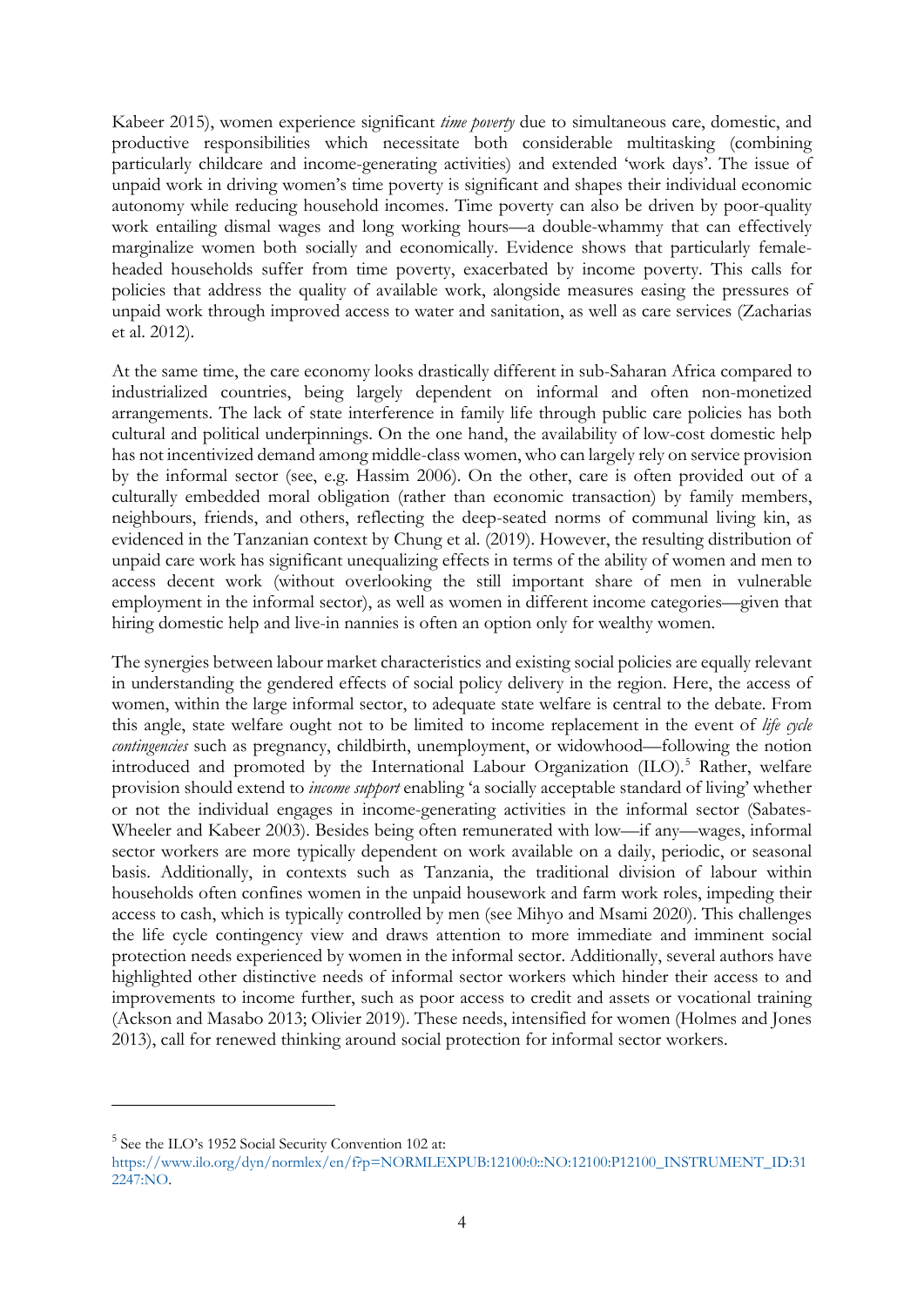In most sub-Saharan African countries, social insurance coverage has remained limited in reach, largely due to the prominence of the agricultural sector and the informal economy. This has partially given rise to social assistance programmes in the region, particularly over the past decade or so (Beegle et al. 2018). These include, for example, the Tanzanian *Productive Social Safety Net* (PSSN) and Ethiopia's *Productive Safety Net Programme*, targeting vulnerable populations through cash transfers and public works, as well as Ghana's *Livelihood Empowerment Against Poverty* programme and Senegal's *Bourse de Sécurité Familiale*, both of which bundle together a cash transfer and health insurance (Peterman et al. 2019). While such measures have increased the access of informal sector workers (and particularly women) to state welfare, important underlying caveats remain. First, social assistance is typically provided on a discretionary basis through 'safety net' programmes rather than as institutionalized, rights-based entitlements. Additionally, being largely driven by donors (and notably the World Bank), safety net programmes risk cessation depending on changes within the political and economic climate, or potential donor funding (Adesina 2011; Devereux 2017). This has important implications for women's access to welfare as citizens, and their ability to engage in political processes and claim for government intervention; safety net interventions act largely as 'emergency aid' for women in poverty rather than providing social protection as a citizen right. Yet, this is not merely a gender issue; in contexts with poignant structural class imbalances also men in the large informal sector experience limited social rights and may have even less access to state provisions if excluded from targeted programmes.

Furthermore, social assistance schemes in sub-Saharan Africa (including the Tanzanian PSSN discussed later in the paper) typically hold a 'maternalist' twist, meaning that they affix women's access to social assistance to their status as mothers. This reinforces gender-stereotypical distribution of unpaid care and domestic work by making access to cash conditional upon having children and obliging to child-related conditionalities (Molyneux and Thomson 2011). It has also been reported that the above-mentioned programmes in Ethiopia, Ghana, and Senegal have allowed women to access only minimal income support spent to cover most vital expenses, rather than productive assets and other investments enabling livelihoods diversification and expansion (Abebe and Kasa 2020; FAO 2018; Sabates‐Wheeler et al. 2021; UNICEF et al. 2018). This is not to overlook the potentially transformative effects of different types of social assistance programmes. Lately, there has been an increasing interest in 'cash plus'—schemes that incorporate skills development—components, educational activities around legal rights, financial literacy, and other measures aimed at increasing women's empowerment in a broader sense. This indicates a diversification, if not a shift away from purely palliative social assistance to more intentionally transformative programmes (UNRISD 2016). However, even if so, social assistance to informal sector workers typically provides a much more limited range of benefits than contribution-based social insurance schemes (Hassim and Razavi 2006; Nakray 2021). This often means a lack of access to any maternity benefits (among others), leading to important class-based differences in access to welfare.

These patterns of welfare provision highlight the prominent disconnection between the actual welfare needs, particularly among women in the informal sector, and the concentration of welfare provision within the largely limited formal sector, which remains small and highly male-dominated. Against this backdrop, informally organized social security arrangements have proliferated across sub-Saharan Africa and represent a particularly important source of welfare for women (Razavi and Staab 2018). These include structures such as kinship networks, diaspora transfers, rotational savings groups and other community-based banking and insurance systems, and organized informal sector workers' associations (see Mumtaz 2021). Such informal welfare arrangements typically involve unbalanced power relationships, imply access on an unequal basis, and provide a 'volatile' source of social security subject to alterations in instances of economic hardship at the level of extended family, community, or professional sector. In addition, kinship networks, in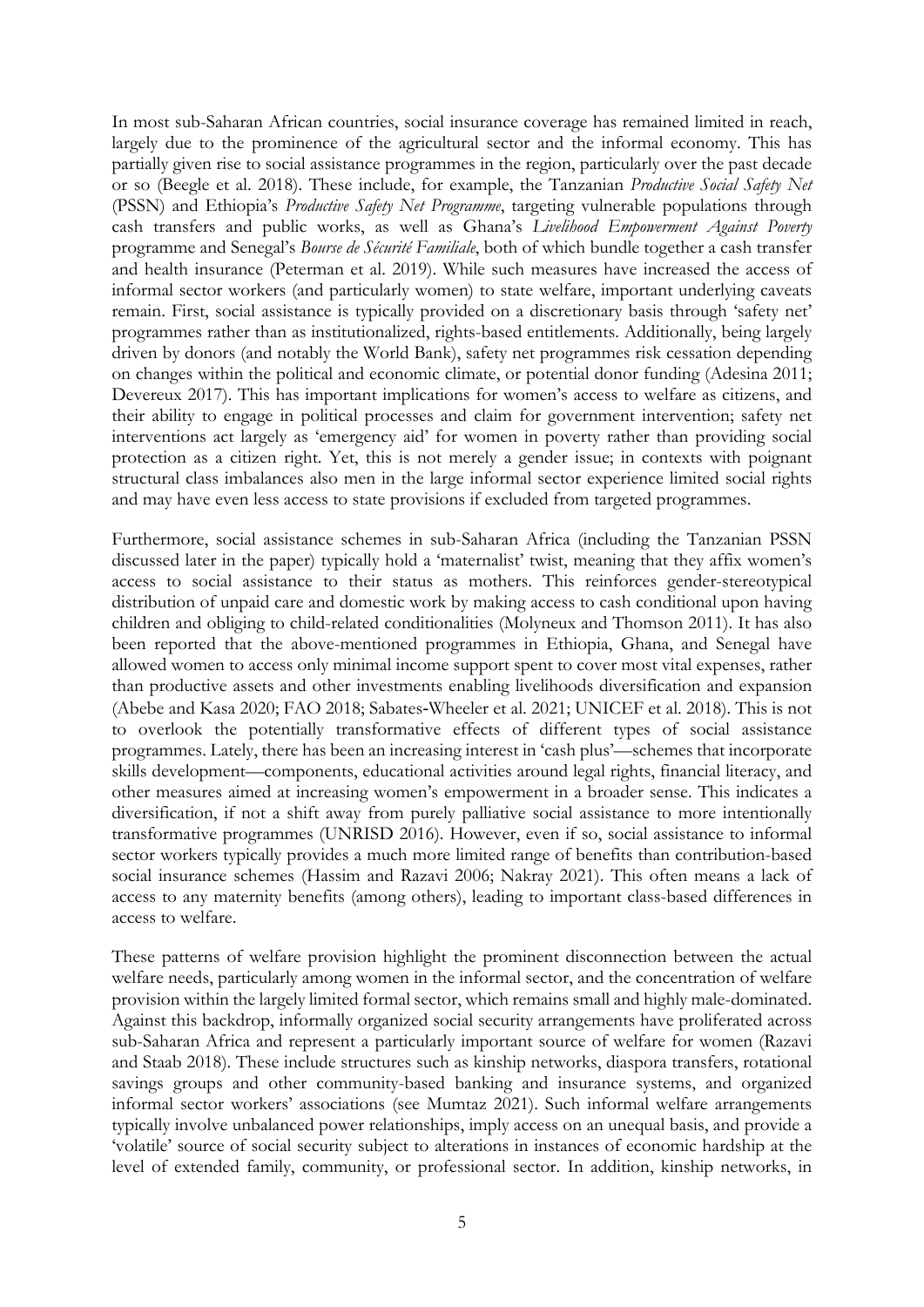particular, offer access to economic resources, housing, and childcare conditional to women's marital or maternal status (Hassim and Razavi 2006). It has thus been argued that state welfare can play a role in correcting such imbalances and 'insecurities'—if not replacing them altogether (e.g. Ferguson 2015). At the same time, aid-receiving countries grapple with important resource limitations and low levels of public funds through tax collection, resulting in a restrictive fiscal space for social policy delivery. This requires innovative approaches to mustering resources and policy design (UNRISD 2016).

The discussion above highlights the theoretical and empirical challenges of adequately analysing the gendered effects of emergent welfare systems in sub-Saharan Africa. Capturing the gendered effects of social policies in the development context is not merely a question of defining women's access to state welfare independently from family relations, nor about the ability to access labour markets thanks to public care policies, nor about gaining sufficient economic compensation for unpaid care work if preferred over income-generating work. A much broader set of issues is at play. These include, first, women's access to decent work, entailing an adequate level of income within labour markets (whether informal or formal); second, the availability of any culturally acceptable and affordable form of care provision; third, access to state welfare that provides a sufficient level and appropriate type of social protection for no- or low-income earning women on a statutory basis; fourth, independence from or empowerment within informal structures of welfare provision; and, fifth, access to transformative services and other policy measures elevating women's human capital and position in society. These challenges cut across numerous dimensions including gender- and family-based dynamics as well as inequalities in access to welfare (altogether) *and* the range of benefits for women in the formal and informal sectors.

## **3 Methodology**

This paper delves into three key social policy sectors in Mainland Tanzania: *health policy*, *social protection*, and *employment policy*. These play a significant role in shaping the livelihoods and wellbeing of working-age women and represent high-priority areas in Tanzanian development agendas. Tanzania holds ambitious plans related to the achievement of universal health coverage, as demonstrated in recent policy documents such as the *Health Sector Strategic Plan V* (HSSP 2021– 26), which highlights health insurance expansion as a key social policy priority. At the same time, its decade-old social assistance programme, PSSN, entered its second phase in 2020 (PSSN II), while the country is currently promoting its well-developed social insurance packages for informal sector workers. Moreover, the country continues to pursue industrialization and significant employment creation under its most recent *Five-Year Development Plan* (FYDP III 2021/22– 2025/26). This highlights the relevance and timeliness of the selected policy sectors from the perspective of government policy.

This research forms part of a broader project examining each of the selected policy areas more indepth (see Lambin and Nyyssölä 2022a, 2022b; Lambin et al. 2022). This paper draws on this work to present a holistic analysis of the broader social policy landscape and its gendered implications in Mainland Tanzania. The adopted empirical strategy in this analysis applies the scoping study method that comprehensively synthesizes diverse secondary data. Scoping studies have recently gained increasing traction as an efficient approach to evidence synthesis. Contrary to systematic literature reviews, which are commonly utilized to examine a narrowly defined research objective through the purely scientific literature, scoping reviews allow gathering information from a broader range of sources of evidence (see Munn et al. 2018). Accordingly, this research draws from extant *academic scholarship*, as well as *policy evaluations* by leading international organizations (e.g., the World Bank, UNICEF) and publicly (or upon-request) available *quantitative data* and indicators. Alongside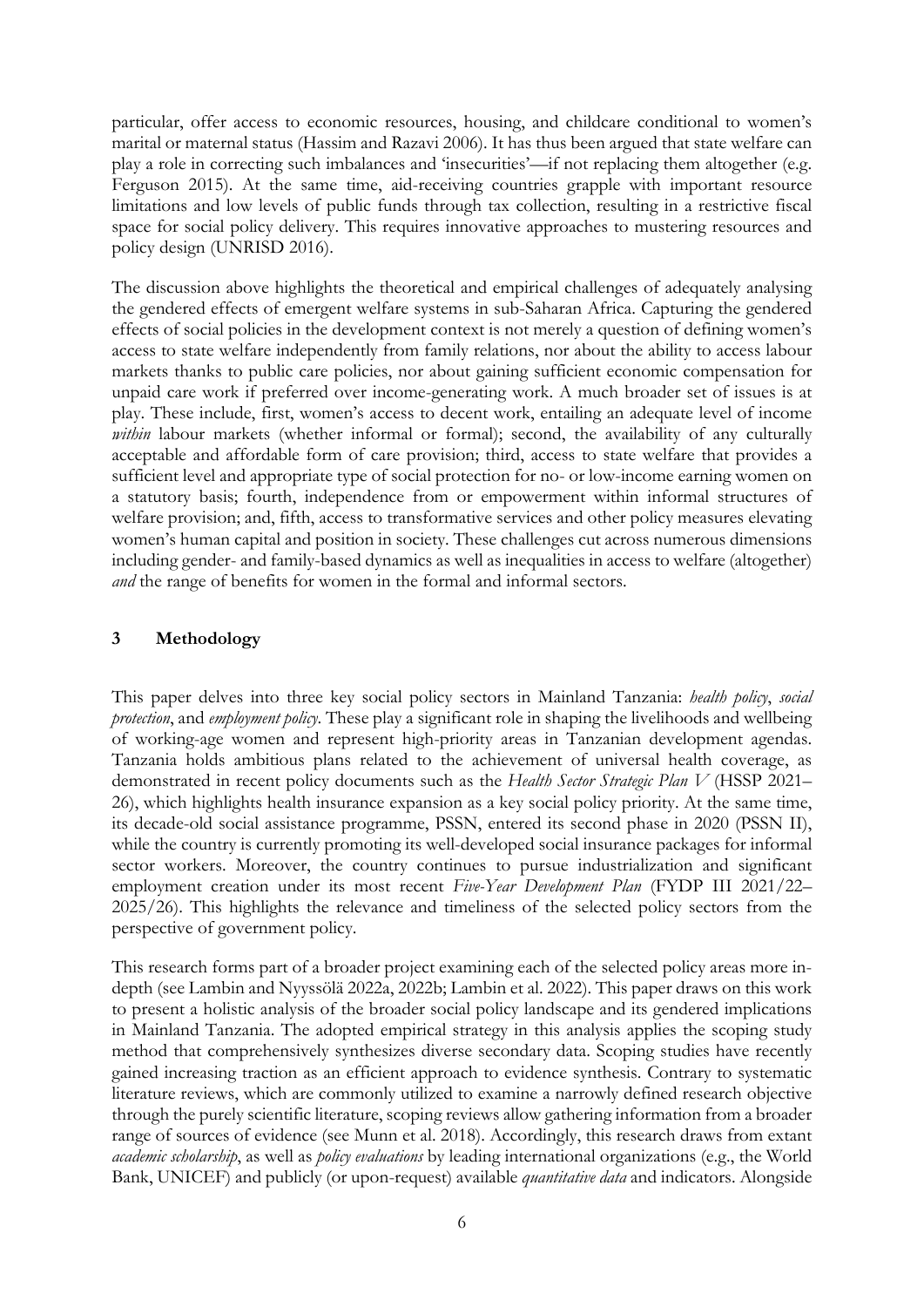these, *government policy documents* and plans, and relevant 'grey literature' (journalistic articles, policy briefs, and relevant website information) were solicited to capture past and ongoing policy developments in the Tanzanian context (Table 1). Finally, some public enquiries were made through phone calls to access basic information about the implemented schemes and programmes that was unavailable online. Importantly, the use of such diverse data facilitated information triangulation, strengthening the validity and reliability of the findings (Yin 2013).

| Data source                                                                                                          | Inclusion criteria                                                                                                                                                 | Exclusion criteria                                                                                                                               | Number |
|----------------------------------------------------------------------------------------------------------------------|--------------------------------------------------------------------------------------------------------------------------------------------------------------------|--------------------------------------------------------------------------------------------------------------------------------------------------|--------|
| Academic publications (journal<br>articles, book chapters, books,<br>working papers)                                 | Ranked peer-reviewed journals<br>and publications; sound research<br>methods                                                                                       | Student dissertations; non-<br>ranked journals; publications not<br>focused on/including Tanzania                                                | 137    |
| Policy/programme evaluations<br>(by implementing organizations,<br>contracted evaluators, or other<br>organizations) | Conducted by recognized and<br>established research bodies;<br>sound research methods                                                                              | Project briefs and publications<br>which do not specify research<br>methods or design; publications<br>not focused on/including<br>Tanzania      | 50     |
| Quantitative datasets, available<br>statistics, and indices (provided<br>by publicly available data banks)           | Conducted by recognized and<br>established development<br>organizations; commonly utilized<br>indices                                                              | Unreliable surveys (e.g., online<br>surveys, small populations);<br>indices and data provided by<br>politically oriented NGOs                    | 58     |
| Government documents (URT<br>policy documents, development<br>plans, legal provisions)                               | All relevant documents by the<br>central government, ministries,<br>local authorities, and other<br>relevant government agencies<br>are considered                 | Documents not focused<br>on/including issues related to the<br>selected policy sectors and/or<br>gender; documents by<br>independent bodies      | 40     |
| Media sources (journalistic<br>publications, news pieces,<br>website information)                                    | Recognized Tanzanian and other<br>relevant news outlets; news<br>reports of government<br>statements and measures;<br>information on government<br>agency websites | Opinion pieces; social media<br>content; documents not focused<br>on/including issues related to the<br>selected policy sectors and/or<br>gender | 20     |

| Table 1: Data sources and criteria |  |  |
|------------------------------------|--|--|
|------------------------------------|--|--|

Source: authors' construction.

Searches were made primarily using Google Scholar, PubMed, and Econlit search engines. The search strategy included general keywords such as 'health', 'social protection', and 'employment policy', as well as related, more detailed terms. The Boolean operator was utilized to define the geographical area 'Tanzania' and focus on 'gender' and/or 'women'. The online searches were complemented by a 'snowballing technique', which enabled the identification of further key publications and sources of information from the accessed data during the process of data compilation. The compiled academic publications and policy evaluations were first screened for relevance based on abstracts, after which the selection was reviewed by the two authors following the defined inclusion and exclusion criteria (Table 1), aimed at ensuring the quality and relevance of the selected data.

#### **4 Findings**

Tanzania has achieved a relatively strong and stable economic growth over the past decades.[6](#page-8-0) However, the country's large and rapidly growing population, expected to grow from 55 million

<span id="page-8-0"></span><sup>6</sup> Between 2001 and 2019, annual GDP growth remained above 4.5 per cent and peaked at 7.67 per cent in 2011. Pandemic-induced shocks slowed Tanzania's GDP growth rate from 5.8 per cent in 2019 to an estimated 2.0 per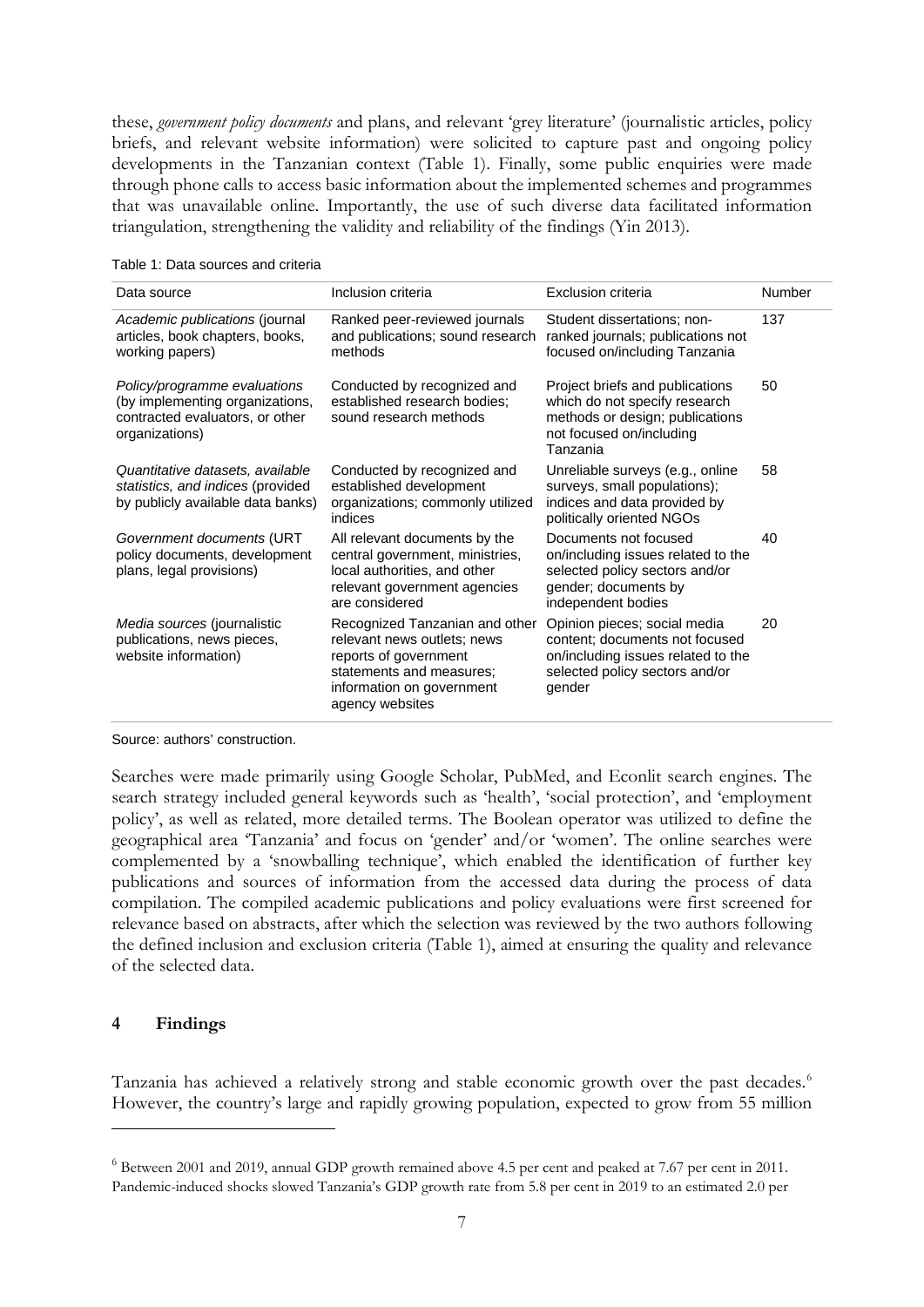in 2020[7](#page-9-0) to nearly 87 million by 2035 (URT 2018a) (growing at the rate of 2.9 compared to the 1.2 LMIC average<sup>[8](#page-9-1)</sup>) creates important challenges for equitable social policy delivery. At the same time, informal work accounted for 82 per cent of non-agricultural female employment in Tanzania in 2014 (URT 2014), while the largely female-powered agricultural sector remains significant in the country's economic structures (Akeel et al. 2021). This is a hurdle to women's access to contributory social insurance and quality work typically associated with the formal sector. In this section, we examine how the country has fared in responding to the gendered social policy needs and challenges across the areas of health, social protection, and employment.

## **4.1 Health policy: increasing financial protection and women's access to health?**

Tanzanian women grapple with significant health challenges. For instance, the country has the 1[9](#page-9-2)th highest maternal mortality rate globally speaking,<sup>9</sup> and the fifth highest cervical cancer incidence in the world (WHO 2020). Simultaneously, epidemical diseases affecting both women and men remain a major burden. The country had the third highest rate of malaria deaths in the world in 2018 and high HIV incidence (3.6 per cent for men and 6 per cent for women in 2019, with a ranking of 12th out of 134 countries).<sup>[10](#page-9-3)</sup> It is against this backdrop that Tanzania has made important health sector reforms over the past two decades. Expanding the health insurance system is a key social policy goal for the government. The current HSSP V 2021–26 aims to increase insurance coverage to 56 per cent of the population, and increase government health spending from 2.6 to 5 per cent of GDP by 2026 as part of efforts to achieve universal health coverage (URT 2021a). The FYDP III 2021/22–2025/26 exhibits even more ambitious objectives, notably increasing insurance coverage to as high as 80 per cent of the population by 2026 (URT 2021b).

The current government policy plans follow a series of health sector reforms introduced throughout the past two decades (Figure 1). These have sought to improve the level of financial protection against health-related out-of-pocket payments (OOPs), which significantly increased after the introduction of user fees in 1993. The principal measures include the introduction of (1) fee exemptions and waivers covering children under five, pregnant women, patients with epidemical diseases, and the elderly; (2) mandatory health insurance to civil servants under the *National Health Insurance Fund* (NHIF), with voluntary access to others from 2013; (3) formal sector health insurance under the *National Social Security Fund* (NSSF); (4) voluntary community-based health insurance for the informal sector under the *Community Health Fund*/*Tiba Kwa kadi* (CHF/TIKA); and (5) special schemes provided to informal sector workers on a voluntary basis by the NHIF.

cent in 2020. See https://www.worldbank.org/en/country/tanzania/overview#1;

https://data.worldbank.org/indicator/NY.GDP.MKTP.KD.ZG?locations=TZ.

<span id="page-9-0"></span><sup>7</sup> See https://espen.afro.who.int/countries/tanzania-mainland.

<span id="page-9-1"></span><sup>8</sup> See http://data.worldbank.org/indicator/SP.POP.GROW?locations=TZ.

<span id="page-9-2"></span><sup>9</sup> See https://www.cia.gov/the-world-factbook/field/maternal-mortality-ratio/country-comparison.

<span id="page-9-3"></span><sup>&</sup>lt;sup>10</sup> See [https://www.who.int/data/gho;](https://www.who.int/data/gho) https://data.worldbank.org/indicator/SH.DYN.AIDS.ZS?locations=ZG-TZ&most\_recent\_value\_desc=false; https://www.cia.gov/the-world-factbook.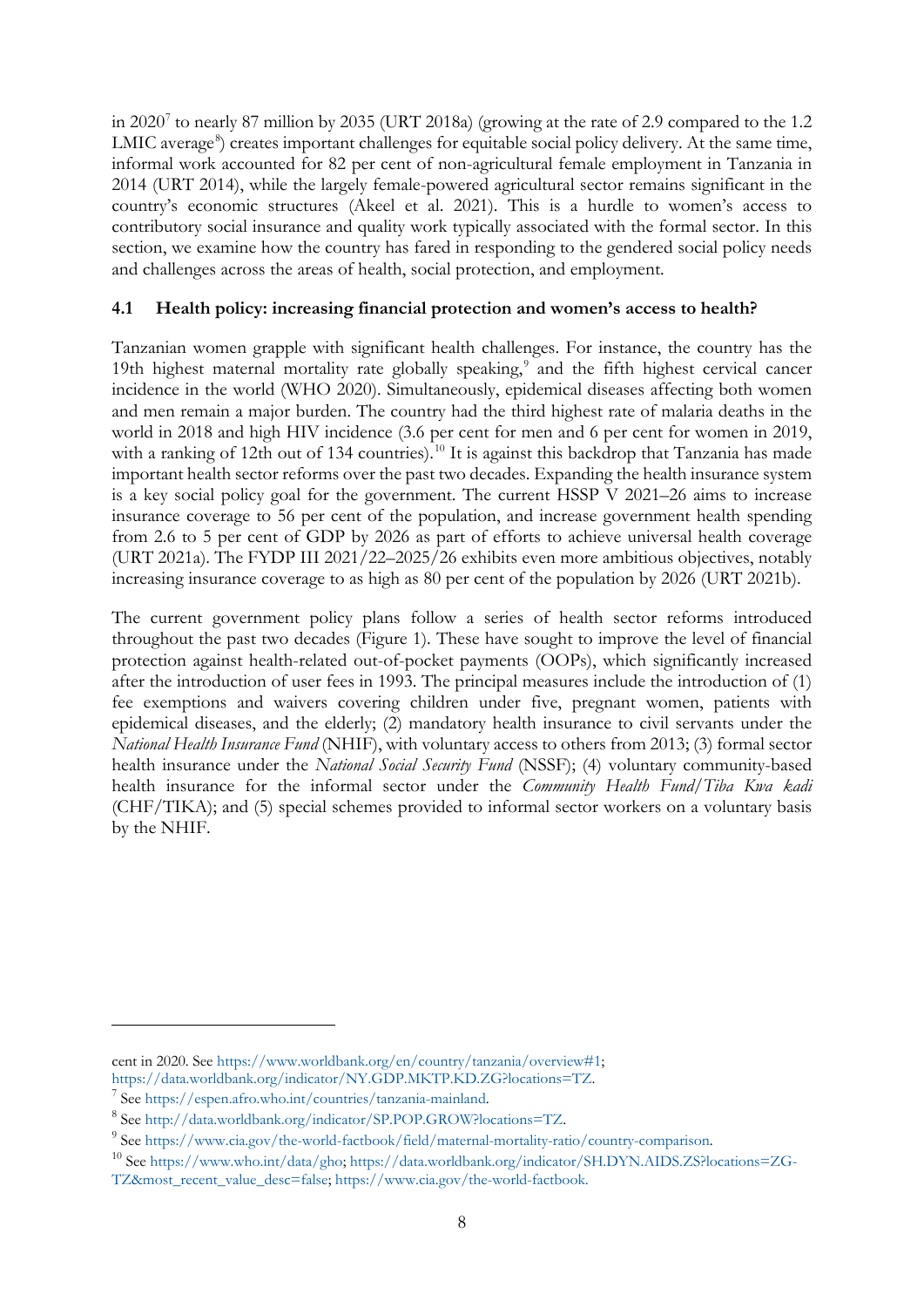



Source: Lambin and Nyyssölä (2022a).

The above-mentioned policies covering informal workers and vulnerable populations represent some important and progressive efforts to expand access to health care in the country. However, given the diverse schemes targeted at different population categories, the health system remains highly fragmented and is accompanied by a lack of risk pooling between different mechanisms. This has pertinent implications for women's access to health care and ability to achieve a level of financial protection. The most generous benefits remain provided by the formal sector health insurance schemes, which are accessible depending on employment status or contribution ability for the voluntary NHIF schemes. Since a high share of women remain in the informal sector (only 5 per cent of women over the age of 14 have a formal work contract<sup>11</sup>) and in lower- or non-paid jobs (only 56 per cent of women gain cash earnings for their work compared to 89 per cent of men (URT 2016)), women have low chances of accessing such schemes independently. Since the compulsory schemes provide health insurance for households, women's access to such schemes is largely dependent on husbands being in formal employment, which in itself remains small (only 8 per cent of men reported having a formal work contract in 2019–20).<sup>[12](#page-10-1)</sup> Furthermore, based on the authors' calculations, only 5 per cent of men and 3 per cent of women reported having access to health insurance through their work.[13](#page-10-2) This highlights further the extant challenges in expanding the reach of work-related compulsory schemes to achieve broad-based coverage of working-age women.

Women's low contribution capacity has led to issues in terms of health insurance coverage and access to sufficiently generous benefits among women in the informal sector. This is despite efforts to increase coverage through the voluntary schemes CHF and TIKA, aimed at informal workers in rural and urban regions, respectively. It has been estimated that, in 2015–16, 91 per cent of women aged 15–49 remained uninsured, with an equally high share of 90 per cent of men lacking health insurance (URT 2016). The evidence shows that the uptake of the CHF has been undermined by a benefits package limited to primary health care in one's area of residence, alongside other features including passive enrolment in the context of health visits and flat-rate annual premiums. Consequently, health insurance coverage has remained the lowest among low-income groups, and women in particular (Kapologwe et al. 2017; Umeh 2018; Wang and Rosemberg 2018).

<span id="page-10-0"></span><sup>&</sup>lt;sup>11</sup> Authors' estimation using National Panel Survey 2019–20 data:

https://microdata.worldbank.org/index.php/catalog/3885.

<span id="page-10-1"></span> $12$  Ibid.

<span id="page-10-2"></span> $^{13}$  Ibid.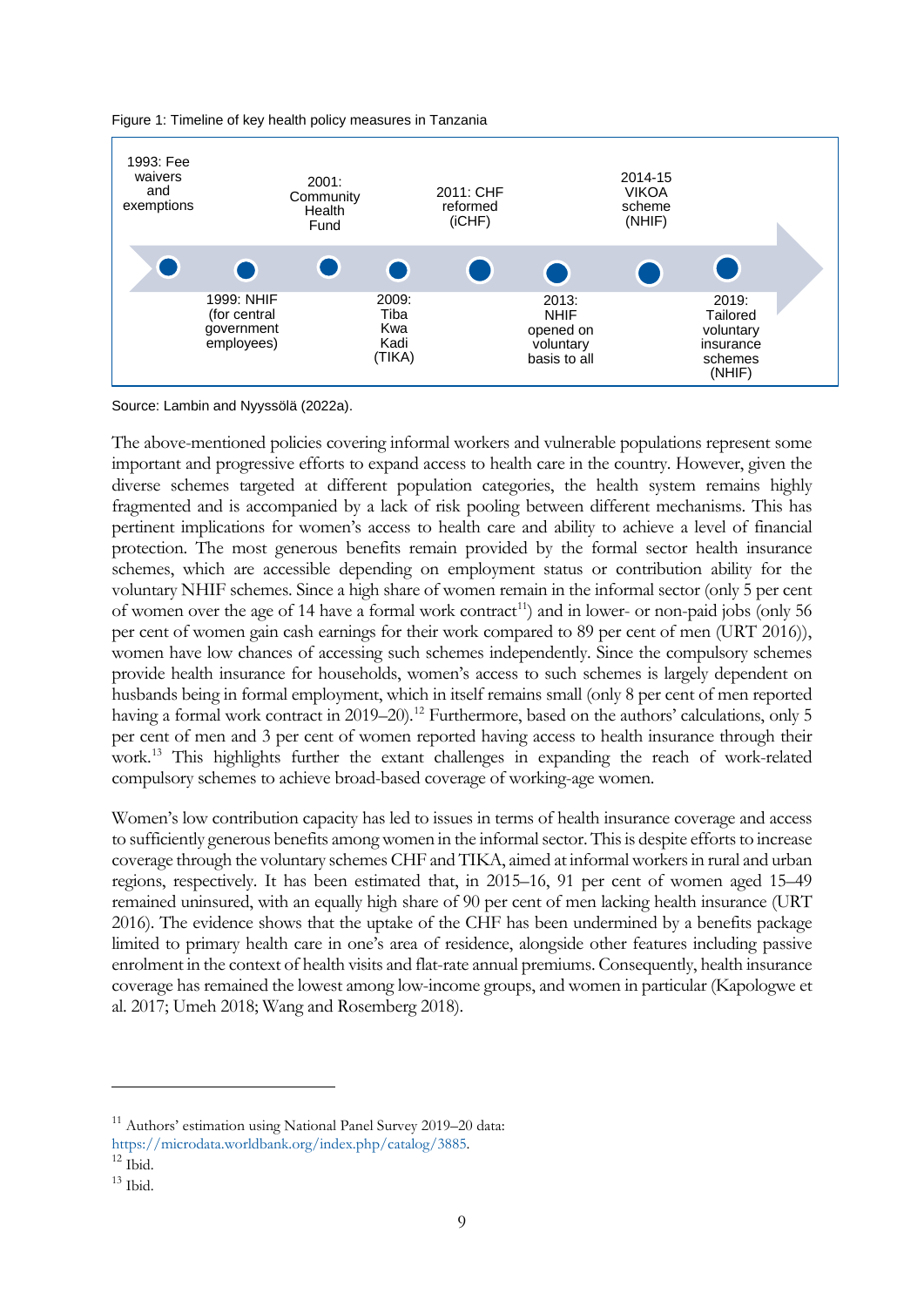Crucially, from 2011 onwards, the government has also implemented an improved CHF ('iliyoboreshwa CHF' or iCHF/iTIKA), with a significantly improved and portable benefits package including outpatient and inpatient care with surgery, medicines, and ultrasound, among other elements. Access to a broader range of benefits is particularly important to women due to their higher reproductive health needs and significant exposure to malnutrition and anaemia,<sup>[14](#page-11-0)</sup> as well as inter-partner violence in the Tanzanian context (Kapiga et al. 2017; Simmons et al. 2020). Additionally, the iCHF has facilitated women's enrolment in health insurance through the use of mobile technology, as well as independent access to services thanks to the provision of individual rather than household-focused insurance cards, which may be controlled by men. However, despite the government agenda seeking a shift from the 'old CHF' entirely to iCHF/iTIKA from 2018 (Modest et al. 2021), the iCHF is yet to be implemented nationwide. Moreover, in the absence of compulsory enrolment and effective exemption policies, flat-rate annual premiums for the CHF and iCHF constitute an important financial barrier for working-age women. The enrolment unit is a 'standard' household of two parents and four children, without adjustments being made for different household compositions. This leaves particularly female-headed households with a single earner—which represents one-third of households in Tanzania (URT 2018b)—significantly disadvantaged by the current minimum contribution arrangements.

Given women's low coverage by health insurance, the extant fee exemption and waiver policies represent an important financial protection mechanism to those eligible. The evidence shows that the exemption policies are fairly well implemented, thereby providing a level of financial protection to women who are pregnant and those with epidemical diseases such as HIV and tuberculosis (Wang and Rosemberg 2018). Nevertheless, these do not guarantee equitable access to health; despite the free service provision, in theory, women continuously face charges for antenatal and delivery care (e.g. charges for equipment such as gloves, a plastic cover, and even kerosene), in addition to transport expenses and other costs such as the opportunity cost, which disincentivize health service utilization (Bintabara et al. 2018; Konje et al. 2020; Kuwawenaruwa et al. 2019). This has severe consequences for women's health, and evidence shows that home deliveries are a driving factor behind maternal deaths in Tanzania (Kimario et al. 2020). While only 50 per cent of deliveries in rural regions are assisted by a skilled birth attendant (compared to 80 per cent in urban areas; Konje et al. 2020), Tanzania ranked 18th out of 185 countries for maternal mortality in 2017,<sup>[15](#page-11-1)</sup> and the country's maternal mortality ratio remains higher than its neighbours' (524 versus 401 in Ethiopia, 375 in Uganda, 349 in Malawi, and 342 in Kenya<sup>16</sup>).

At the same time, the implementation of fee waivers for the poor and the elderly has remained extremely weak due to poor compensation of free service provision to health facilities as well as difficulties in identifying 'the poor', and the bureaucratic process of obtaining a waiver (Wang and Rosemberg 2018). Consequently, women over the age of 60 incur OOPs that are one-third higher than men's (URT 2018b). It is equally concerning that catastrophic health expenditure is mainly concentrated within lower-income groups (Ssewanyana and Kasirye 2020). Given that women also report having less say over health-related and household expenditure than men (URT 2018b), they may be impeded from accessing services altogether. These perspectives highlight the important and unequalizing effects of the financial protection mechanisms within the Tanzanian health policy landscape and give pertinence to the launch of mandatory health insurance with 'innovative'

<span id="page-11-0"></span><sup>14</sup> In 2019, 48.1 per cent of pregnant women suffered from anaemia in Tanzania (URT 2018c). See also https://data.worldbank.org/indicator/SH.PRG.ANEM?locations=TZ.

<span id="page-11-1"></span><sup>&</sup>lt;sup>15</sup> https://data.unicef.org/resources/data\_explorer/unicef\_f/?ag=UNICEF&df=GLOBAL\_DATAFLOW&ver-=1.0&dq=.MNCH\_MMR..&startPeriod=2016&endPeriod=2021.

<span id="page-11-2"></span><sup>16</sup> See [https://data.worldbank.org/indicator/SH.STA.MMRT?locations=TZ-KE-UG-MW-ET.](https://data.worldbank.org/indicator/SH.STA.MMRT?locations=TZ-KE-UG-MW-ET)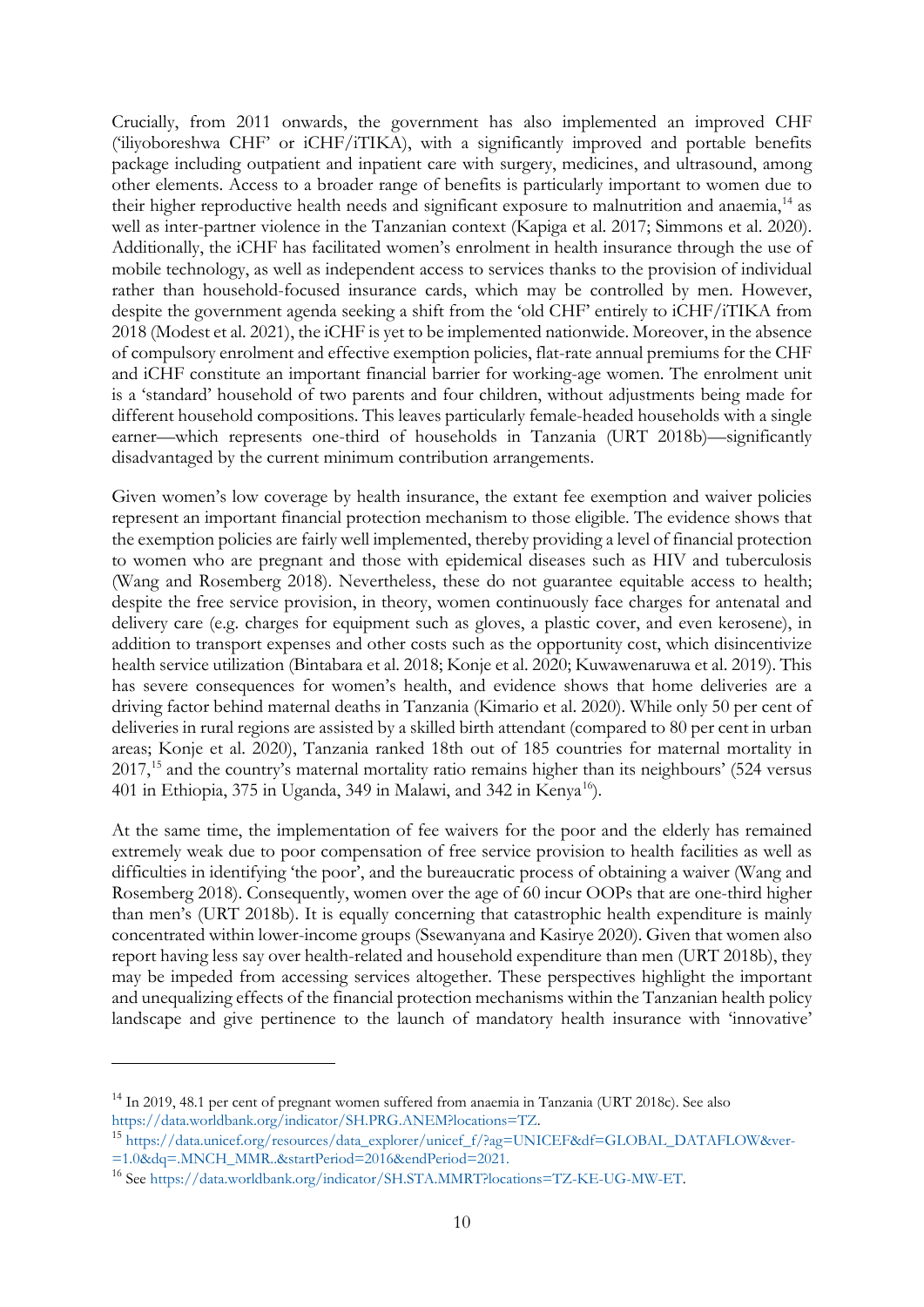financing approaches as stipulated in the HSSP V. It remains to be seen whether the planned policy reforms effectively address gaps in women's access to health care in the country.

## **4.2 Social protection: what entitlements for and de facto provisions for women?**

As in the health sector, Tanzania's social protection system remains fragmented between different types of compulsory and voluntary social insurance schemes and discretionary social assistance measures. However, several policy reforms have been introduced to enhance access to social protection among informal sector workers. This section examines the diverse policy measures and their provision for women across the formal and informal sectors.

## *Social insurance*

In 2003, Tanzania launched the National Social Security Policy (NSSP) with the aim of extending social protection provision in the country. The policy included both informal and formal social security systems, built against the expectation that urbanization and industrialization would slowly drive away traditional systems of informal social protection (URT 2003a). One important and unique development spurred by the NSSP<sup>[17](#page-12-0)</sup> is the introduction of the 2008 Social Security Regulatory Act No. 8,<sup>[18](#page-12-1)</sup> which enabled the inclusion of informal sector workers into public social insurance schemes by redefining 'employees' as 'workers'—representing some pioneering legislation in sub-Saharan Africa (Masabo 2019; Olivier 2019).

Subsequently, from 2014 onwards, the NSSF has offered voluntary enrolment to contributionbased social insurance to informal sector workers, alongside compulsory coverage of formal sector employees. Additionally, the NSSF has introduced social insurance packages tailored for informal sector workers. These include schemes introduced in 2014 for special professional groups such as fishers, agricultural workers, and small miners, as well as the *National Informal Sector Scheme* (NISS), launched in summer 2021 for the self-employed. This progressive policy initiative seeks to increase access to social security benefits among groups not covered by other policies, reduce income poverty, and increase access to productive assets.[19](#page-12-2) Two main benefits under NISS include an oldage pension and medical benefits (for monthly contributions of minimum TZS20,000 (less than ~US\$9)). Contributing members are also eligible to access loans as individuals or as a group (for TZS8,000,000–500,000,000) for establishing or developing a business, funding beneficiaries' children's education, and other productive investments.<sup>[20](#page-12-3)</sup> Figure 2 summarizes the social protection measures.

<span id="page-12-0"></span><sup>&</sup>lt;sup>17</sup> Others include the Workers' Compensation Act. No. 20 of 2008 and the subsequent establishment of the Social Security Regulatory Authority (SSRA) and the Workers' Compensation Fund (WCF).

<span id="page-12-1"></span><sup>&</sup>lt;sup>18</sup> Preceded by the National Social Security Act of 1997, which allowed the enrolment of self-employed persons in the NSSF. Other key legislations governing the Tanzanian social protection system (and notably contributory social insurance) include the Social Security (Regulatory Authority) Act No. 8 of 2008; Public Sector Social Security Fund (PSSF) Act No. 2 of 2018; National Social Security Fund (NSSF) Act No. 28 of 1997 and its amendments of 2018; Workers Compensation Fund (WCF) Act No. 20 of 2008 and its amendments of 2015; National Health Insurance Fund (NHIF) Act No. 9 of 1999; Employment and Labour Relations Act No. 6 of 2004 and its amendments of 2017; Labour Institutions Act No.7 of 2004; and Occupational Safety and Health Act No. 5 of 2003.

<span id="page-12-2"></span><sup>19</sup> See http://www.nssf.or.tz/schemes/saccos-sheme.

<span id="page-12-3"></span><sup>&</sup>lt;sup>20</sup> The NSSF has also recently developed a loan model to its members in the private sector, including for lending equipment and machinery. The equipment will be provided as a benefit or as a low-cost loan to active members who contribute under NISS (personal communication with the NSSF).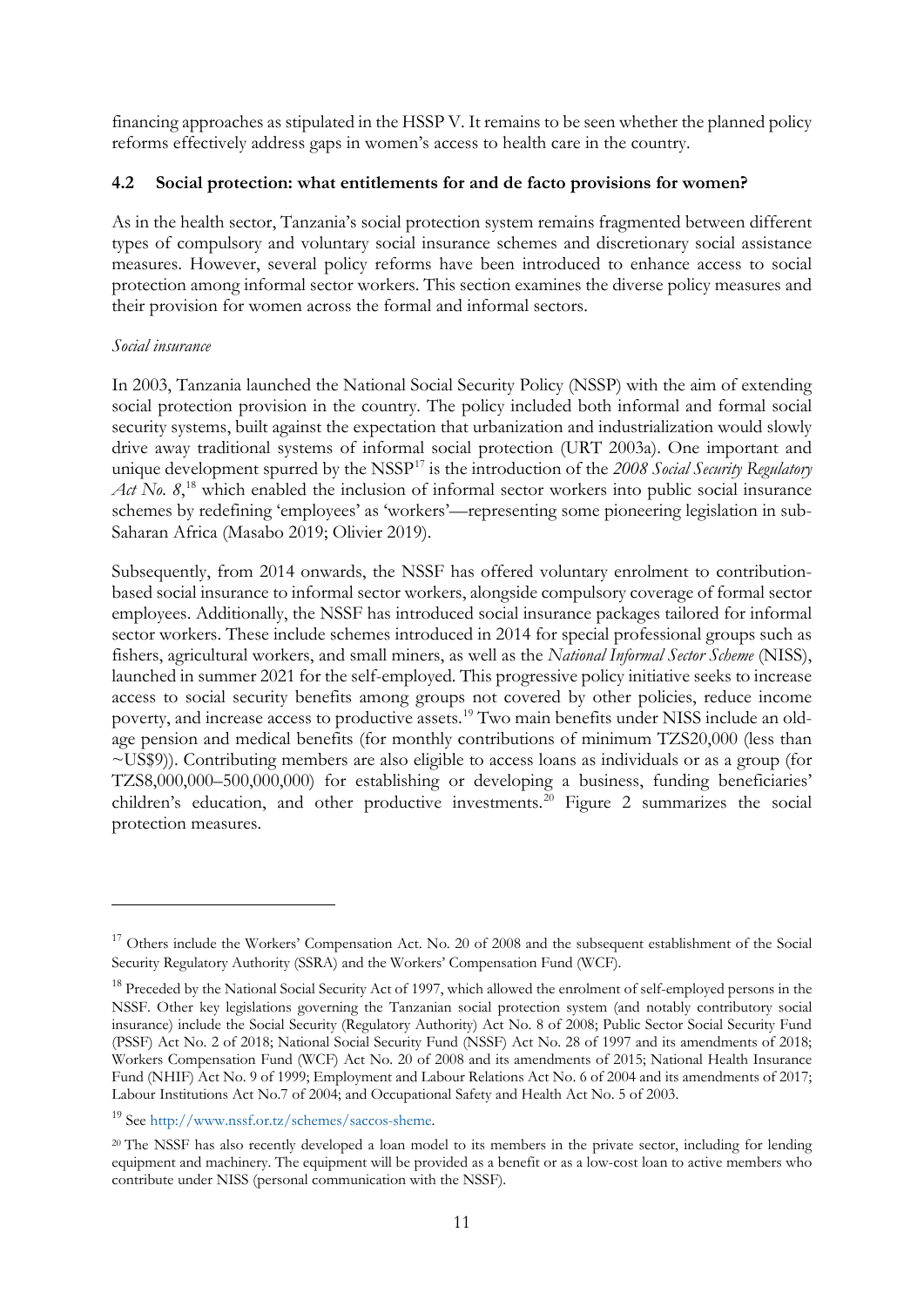#### Figure 2: Timeline of key social protection measures in Tanzania



Source: Lambin et al. (2022).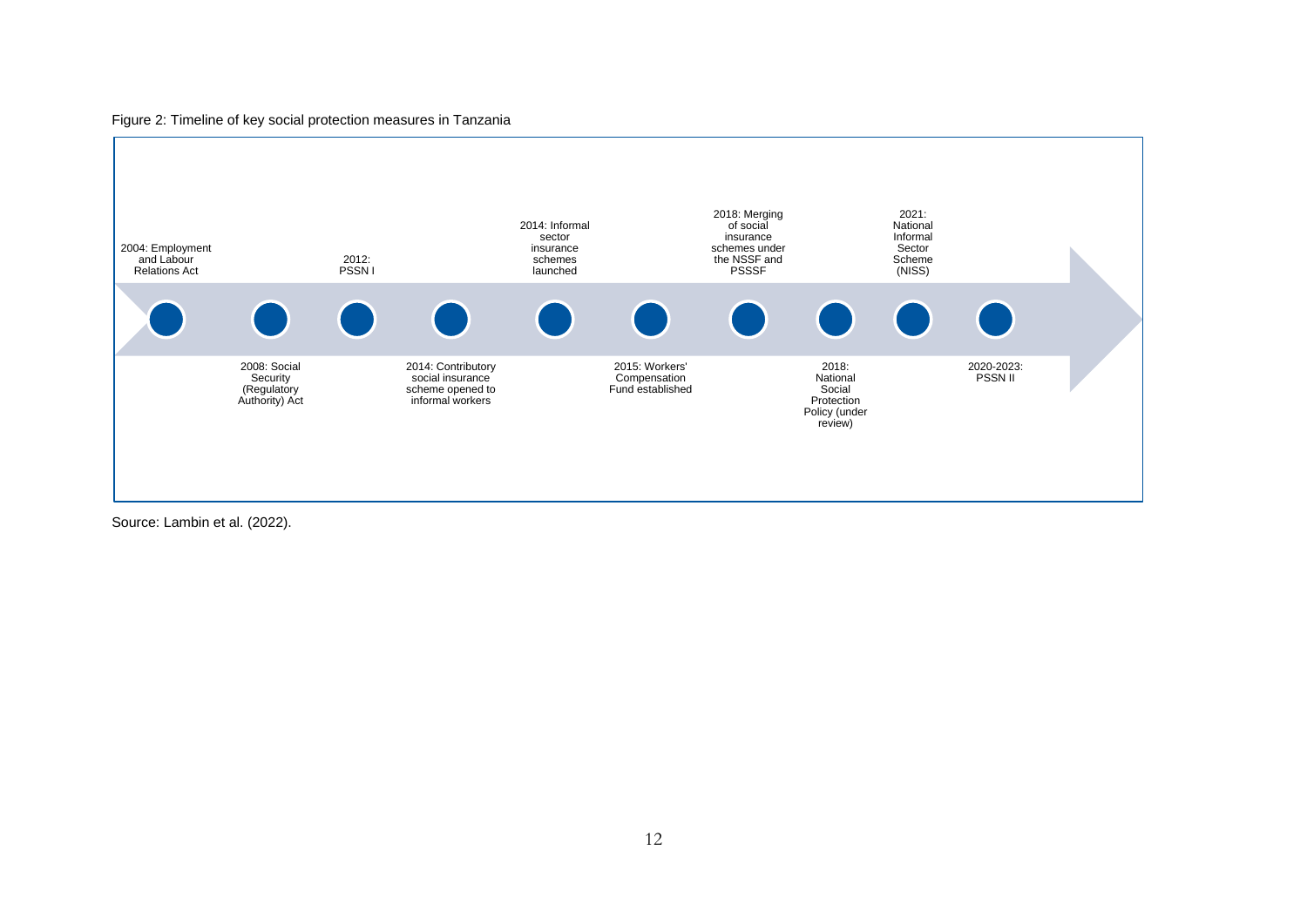Nevertheless, the overall social insurance coverage remains low, with only 11 per cent of the labour force covered by social security schemes in 2016 (see SSRA, cited in Masabo 2019). Despite the noteworthy legislative developments, the insurance systems also continue to cover primarily formal sector workers. These are provided for under two principal schemes since the Public Service Social Security Fund Act No. 2 of 2018:<sup>[21](#page-14-0)</sup> the *Public Service Social Security Fund* covering civil servants; and the NSSF covering other workers in formal employment. For most informal workers the regular yearly enrolment to different voluntary insurance schemes remains beyond reach, costed at TZS20,000–50,000 (equivalent to US\$9–20). At the same time, the NSSF schemes designed specifically for informal sector workers cover primarily male-dominated professions such as fishing, mining, and agriculture (apart from the most recently introduced NISS) and provide benefits packages that are largely focused on loans for productive assets on a contributory basis.

In the described social insurance landscape, the majority of Tanzanian women remain uncovered by social insurance and crucial provisions such as pensions (including survivor's pension),<sup>[22](#page-14-1)</sup> unemployment benefits, sickness benefits, and the 12 weeks of fully paid maternity leave and breastfeeding allowances<sup>[23](#page-14-2)</sup> enjoyed by formal sector workers (as defined under the *Employment and Labour Relations Act 2004*). In fact, the percentage of women taking up maternity leave approaches zero in the country, $24$  which can be largely explained by women's high representation in the informal sector. Informal sector workers are also automatically excluded from protection for workrelated injuries, provided on a compulsory basis to all formal sector workers through the *Workers' Compensation Fund* since 2015.

From the perspective of women, it is also pertinent to highlight the restrictive conditions attached to maternity benefit access. These include a minimum total of three years of NHIF contributions; a minimum of 12 monthly contributions made over the past three years; a minimum of six months of employment with the employer before starting maternity leave; and entitlement to maternity leave every three years only. Such requirements challenge de facto access, given women's more frequent disruptions in their careers (in the formal sector) both due to care responsibilities and pressures to adjust their income activities to household needs (see Bridges et al. 2018). At the same time, statutory paternity leave is limited to three days, which indicates a clear gender bias in parental leave arrangements and does little to encourage shifts in stereotypical care responsibilities with potentially transformative effects on women. This is, however, in keeping with paternal leave provisions in the region more broadly, which vary from zero days in several countries to the most generous provision of 14 days in Kenya (ILO 2014).

#### *Social assistance*

Besides these important developments in the realm of social insurance, the Government of Tanzania has also been implementing different social assistance measures and services, including cash transfers, food assistance, public works, and grants (see Ajwad et al. 2018). The PSSN programme administered by the *Tanzania Social Action Fund* (TASAF I, II, and III) is a major social assistance programme targeting extremely poor households since 2012. The PSSN provides a combination of cash transfers; cash transfers conditional upon children's school attendance and

<span id="page-14-0"></span><sup>&</sup>lt;sup>21</sup> Before this, the insurance system was even more fragmented, including six separate insurance schemes.

<span id="page-14-1"></span><sup>22</sup> Women in Tanzania account for only 37 per cent of members of mandatory pension funds and just 32 per cent of old-age pensioners (URT 2016).

<span id="page-14-2"></span><sup>&</sup>lt;sup>23</sup> The Employment and Labour Relations Act 2004 entitles women to utilize two fully paid working hours per day for breastfeeding for the first six months after returning to work.

<span id="page-14-3"></span><sup>&</sup>lt;sup>24</sup> See [https://www.ilo.org/shinyapps/bulkexplorer1/?lang=en&segment=indicator&id=SDG\\_0131\\_SEX\\_SOC\\_RT\\_A.](https://www.ilo.org/shinyapps/bulkexplorer1/?lang=en&segment=indicator&id=SDG_0131_SEX_SOC_RT_A)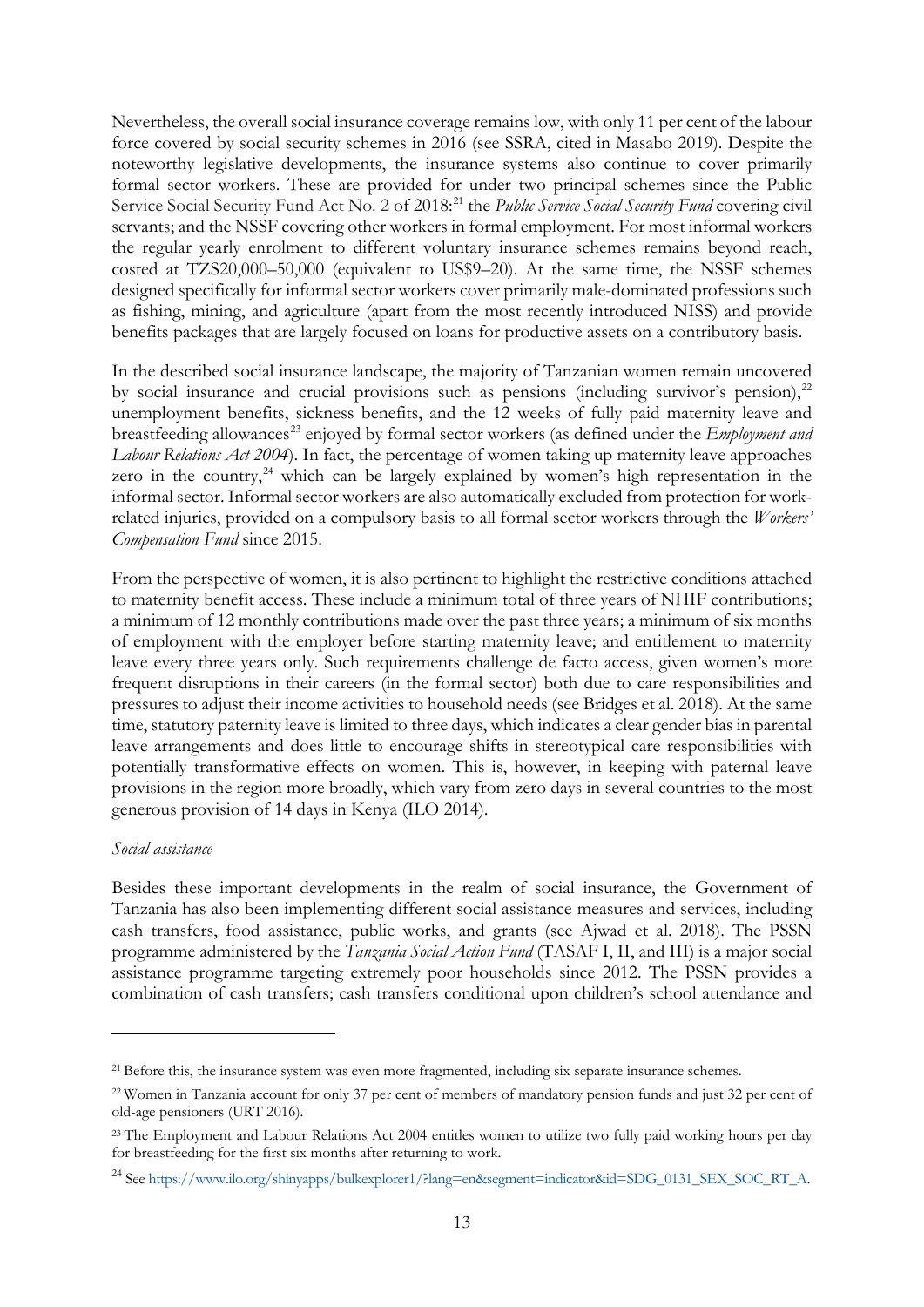health check-ups; public works during the lean season; and livelihood-enhancement measures including savings groups and skills training. The first phase of the PSSN programme covered 1.1 million beneficiary households with 5.4 million individuals (51 per cent female-headed and 52 per cent women). The second four-year phase launched in February 2020 has expanded to cover 1.4 million households.

The PSSN makes important contributions to improving gender equality outcomes, particularly through paying 83 per cent of cash benefits to women. Additionally, a gender action plan has been developed to accompany the implementation of PSSN II with technical assistance from the donors. A gender mainstreaming training manual has also been developed for effective understanding, implementation, and monitoring and evaluation of the same. $^{25}$  $^{25}$  $^{25}$  Importantly, the programme has also increasingly shifted towards gender-sensitive programme design by targeting female-headed households, prioritizing transfers to the main carer (i.e., a woman) rather than the household head, introducing e-payments to facilitate women's access to benefits, and offering flexible work arrangements under the public works to protect women's income in the event of pregnancy and childbirth (UNDP 2018a; World Bank 2019a, 2020). The latter represents an innovative maternity protection mechanism for programme participants, allowing another ablebodied member of the household to carry out work on the beneficiary's behalf, or continuing access to a salary if there is no such person.

Evidence shows that the PSSN has increased women's access to income among the beneficiary population, enabling investments in productive assets and livelihoods diversification (Mihyo and Mmari 2020; UNDP 2018a; World Bank 2019a). In addition, increased cash inflow appears to have increased women's decision-making power over household resources—albeit limited to PSSNrelated income (Kinyondo and Magashi 2019; UNDP 2018a)—while also providing important opportunities for saving and skills development, particularly within the agricultural sector and small business-keeping. Also, the UNDP's 2018 Gender Mainstreaming Assessment documented some positive results of extending cash benefits to women, including social acceptance of women as transfer beneficiaries and the participation of women in local PSSN decision-making (UNDP 2018b). However, the programme remains 'maternalist' in nature, reinforcing women's stereotypical care responsibilities while adding to their productive activities through public works and savings groups. This has resulted in women's heightened time poverty (UNDP 2018b) presumed as a key driver behind PSSN's negative impacts on women's mental health observed by Prencipe et al. (2021). The programme thereby perpetuates, rather than rectifies, unequal allocation patterns of unpaid care work between men and women. This is a significant drawback in terms of transformative effects, given that Tanzanian women spend 3.72 times more time on unpaid work than men at the baseline level.<sup>[26](#page-15-1)</sup>

It is equally important to stress that the PSSN covers around 5.3 million people across all beneficiary households (World Bank 2020), while about 26 million (i.e., half of the population) live below the international poverty line (US\$1.9 per person per day) (World Bank 2019b). Moreover, while the cash transfers are claimed to be provided nationwide, 30 per cent of villages remain unserved. Consequently, the programme only covered 10 per cent of the extreme poor population as of the end of 2020 (with the aim to reach 15 per cent through the PSSN II by the end of 2023).

<span id="page-15-0"></span> $25$  The manual developed in 2020–21 aims to increase gender awareness, knowledge, and technical skills of staff to recognize and address gender issues in the programming process.

<span id="page-15-1"></span><sup>26</sup> See https://stats.oecd.org/Index.aspx?QueryId=87277.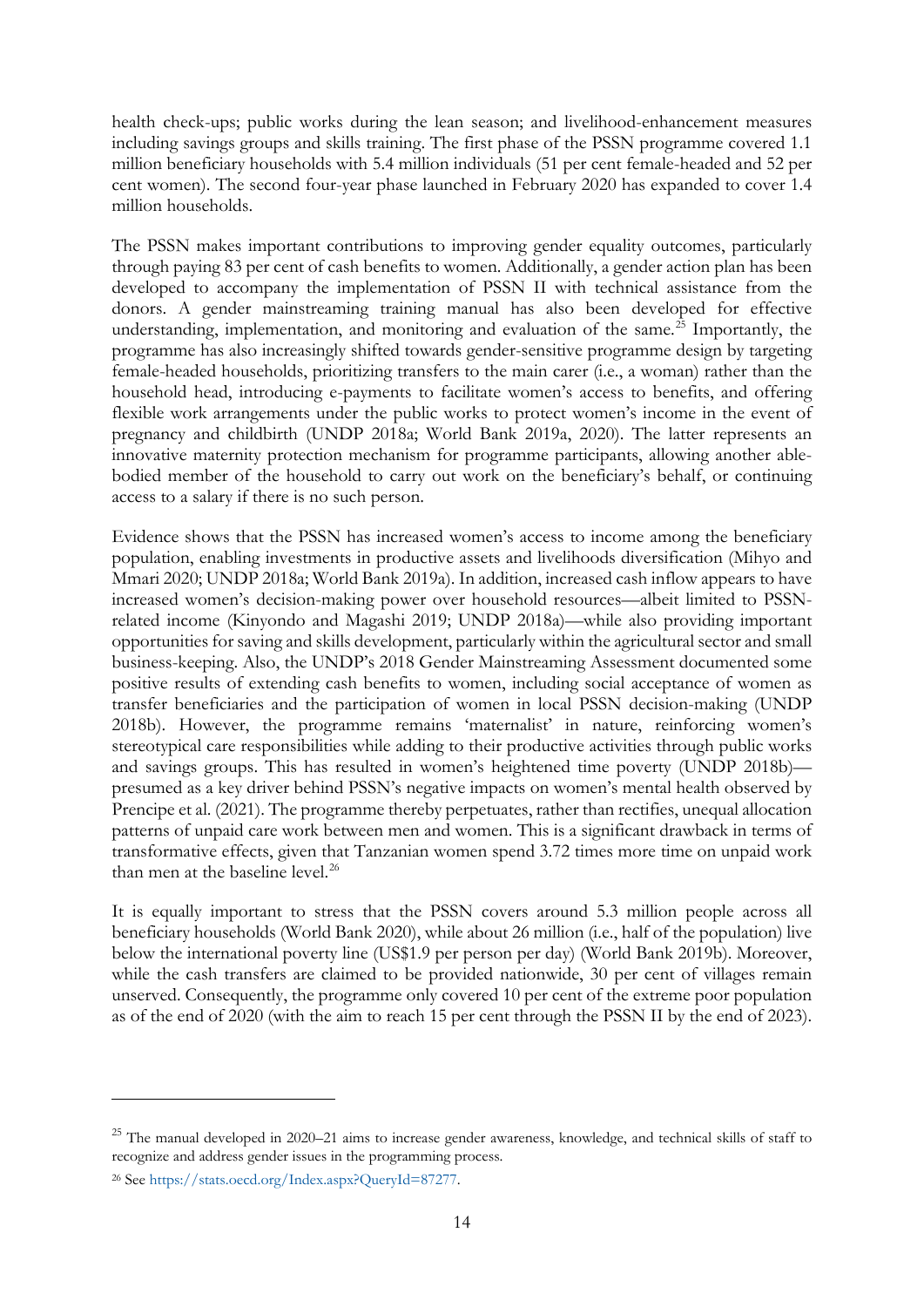It thereby excludes the rest of the poor, including the majority of women who are likely to experience significant needs in terms of income support and livelihood diversification.

The challenges related to further expansion of the PSSN are largely related to the fact that the programme remains highly dependent on external funding while the domestic political commitment is volatile (George et al. 2021). The government position remains strongly 'productivist' and thereby prioritizes work-based social protection complemented by limited benefits to households without productive capacities (i.e. the elderly, disabled, and child-headed households) rather than broad-based unconditional cash transfers (Hickey et al. 2020; Ulriksen 2016). This raises questions about future social protection measures and their accessibility and benefits to working-age women. However, a positive development is the National Social Protection Policy of 2018, which is currently under revision for resubmission for approval. The policy was formulated based on the experience of implementing NSSP-2003, and explicitly recognizes that girls and women are more vulnerable than boys and men to a range of serious social risks and deprivations, promising gender-responsive future policies.

## **4.3 Employment policy: enabling gender-inclusive economic development?**

Tanzania's development policy is highly driven by an ambitious industrialization agenda. Its most recent flagship programme, the FYDP III 2021/22–2025/26, aims to create eight million new private sector jobs by 2026. At the same time, the *Tanzania Development Vision 2025* makes important promises about increasing gender equality within the economy, stipulating that 'by the year 2025, racial and gender imbalances will have been redressed such that economic activities will not be identifiable by gender or race' (URT 1999: section 1.2.1). Given that the COVID-19 pandemic is expected to generate pronounced effects on women's livelihoods, following declines in several female-heavy sectors such as tourism, informal cross-border trade, domestic work, and small non-farm businesses activity (Akeel et al. 2021; DTDA 2021), gender-responsive employment policies are particularly pertinent. This section examines progress and gaps in policies upskilling women, promoting their access to labour markets, and broadening access to land and financial services, while specific legislative reforms related to job quality in the formal and informal sectors are addressed elsewhere (see Lambin and Nyyssölä 2022b).

## *Increasing women's skills and access to labour markets*

Employment policies are typically considered to comprise measures seeking to increase the quantity and quality of jobs. To begin with, active labour market policies that typically accompany structural changes in industrialized countries, such as vocational training and subsidized job placements for affected groups, have remained somewhat limited in the Tanzanian context. The *Tanzania Employment Services Agency* was established in 2008 to provide public employment services, and the agency has operated a labour market information system since 2014, with the aim of offering a modern and effective data bank for labour market information (Mushi 2016). However, the agency's roles of linking jobseekers to employment opportunities, job search skills training, career guidance, and job placement support have not yet yielded the expected outcomes. The literature further points to constraints for jobseekers in accessing and obtaining labour data on employment opportunities in Tanzania.

Nevertheless, Tanzania has leaped forward in improving access to apprenticeships and technical and vocational education and training (TVET). From 2015 onwards the government has been running a *Quality Apprenticeship Programme* in the hospitality sector, in collaboration with the ILO.[27](#page-16-0)

<span id="page-16-0"></span><sup>27</sup> See https://www.thecitizen.co.tz/tanzania/supplement/apprenticeship-training-works-and-here-s-why-2687282.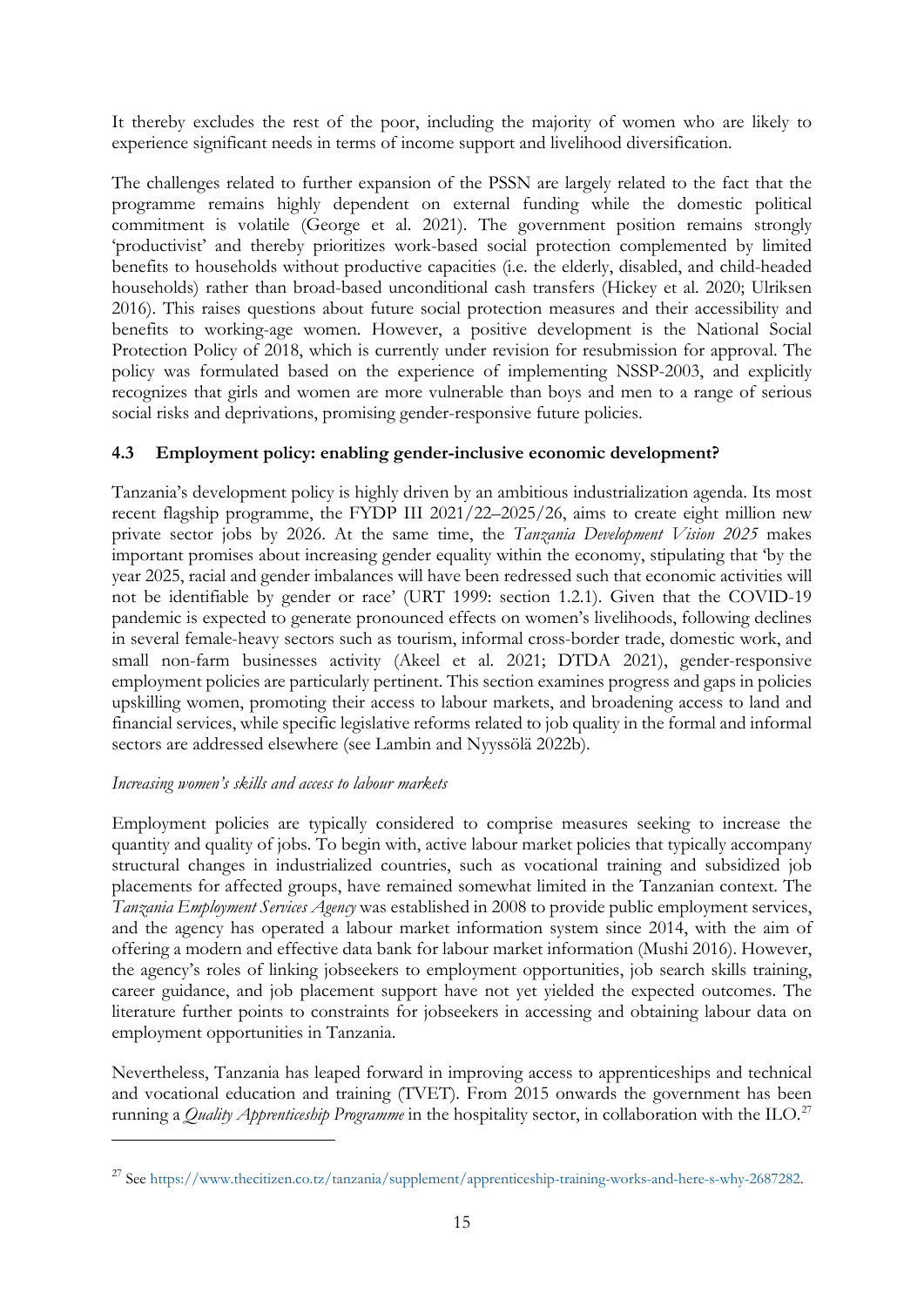Crucially, it has also provided financial support to youth in vocational education through a donorfunded *Trainee Voucher Scheme* since 2019, continued under the FYDP III. The scheme subsidizes tuition costs for Tanzanian youth from disadvantaged backgrounds to undertake one-year-long TVET under accredited programmes or, alternatively, through apprenticeships, internships, or entrepreneurship training. In April 2021 there were almost 22,000 trainees enrolled in TVET and university training programmes funded by the Skills Development Fund,<sup>[28](#page-17-0)</sup> or the Trainee Voucher Scheme—half of whom were women.<sup>[29](#page-17-1)</sup> While being heavily supported by the World Bank, these mechanisms support the government's National Skills Development Strategy<sup>[30](#page-17-2)</sup> and denote increasing opportunities for young Tanzanian women to enhance their skills for improved labour market position. Figure 3 summarizes the key measures related to employment policy.





Source: authors' illustration.

For women in the informal sector (and rural regions in particular), active employment policies have comprised more marginal measures. Similarly to other countries in the region (Pignatti and Van Belle 2018), Tanzania has introduced direct job creation under the public works component of the PSSN. However, although the public works had around 85 per cent female participation in 2019 (World Bank 2020), the component has mainly acted as an income replacement mechanism during low agricultural seasons—rather than as an employment policy promoting women's employment in the long term. By design, the wages are also set to be below the market price, and there is no inflation adjustment. The livelihoods enhancement component of the PSSN, in turn, has been specifically designed to bolster beneficiaries' skills and access to financial resources through the establishment of savings groups and training for business-keeping, livestock keeping, and other options for livelihoods diversification. While the actual results are yet to be fully captured given the recent introduction of the skills-enhancing components, early evidence points to women's increased economic empowerment (UNICEF 2018; World Bank 2020). Such transformative measures have the potential of mitigating some of the negative effects of women's weaker educational levels and participation in economic activities, particularly in rural areas. However, out of the 161 Project Authority Areas (PAAs) the public works, skills training, and

<span id="page-17-0"></span><sup>28</sup> Established in 2019 as part of the World Bank's *Tanzania Education and Skills for Productive Jobs* programme. The fund provides results-based grants to public and private TVET institutions and provides grants to enable TVET among low-income youth through the national TASAF; see World Bank (2016, 2019c)

<span id="page-17-2"></span><span id="page-17-1"></span><sup>&</sup>lt;sup>29</sup> See https://projects.worldbank.org/en/projects-operations/project-detail/P152810.<br><sup>30</sup> See https://www.tea.or.tz/about-sdf.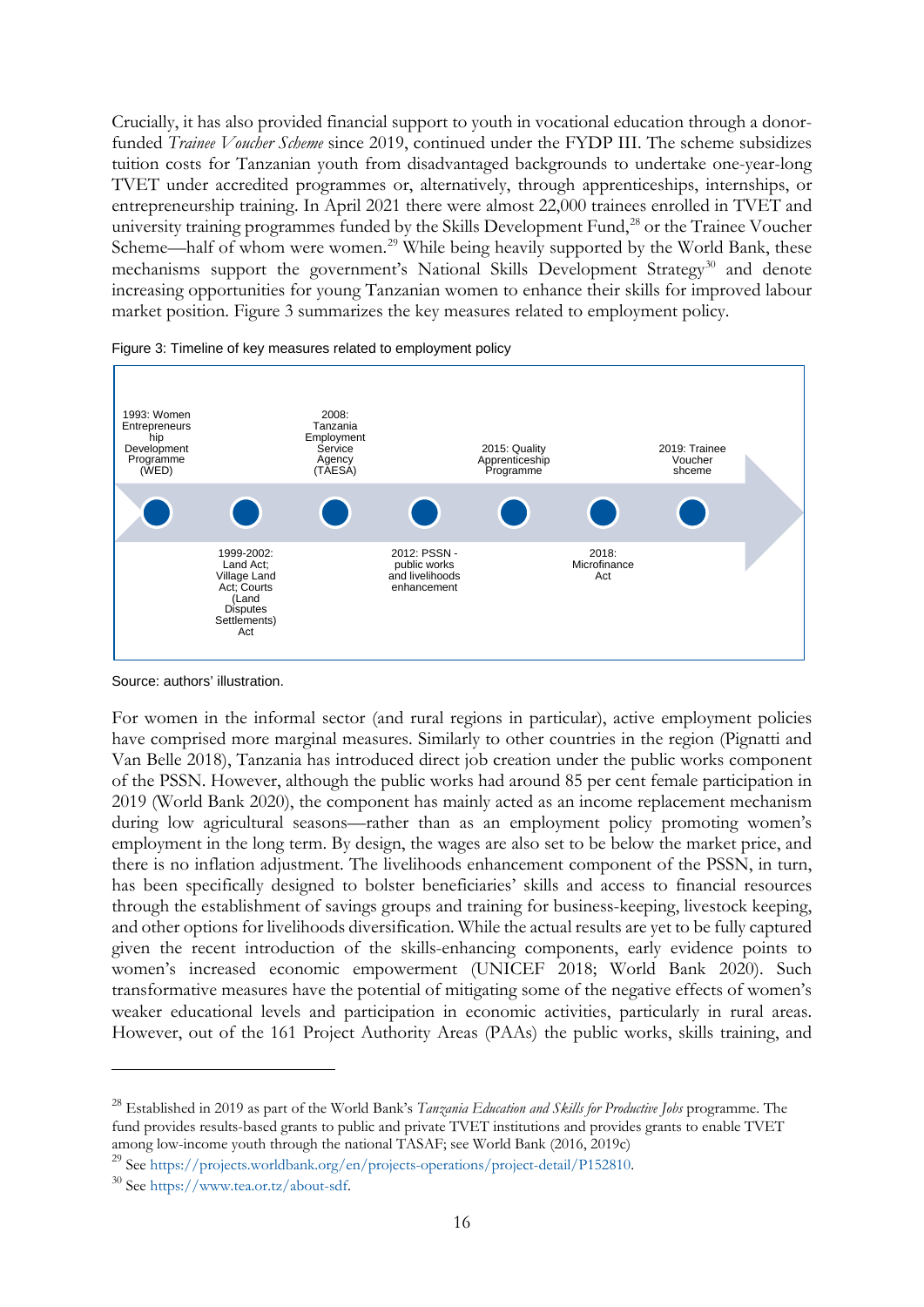savings groups components were only implemented in 44, 78, and 8 PAAs respectively (World Bank 2020). This results in restricted and unequal access to the interventions for low-income women.

#### *Enhancing access to assets: land policies and microfinance*

In highly rural societies such as Tanzania, women's access to land and profits from it is particularly pertinent for their ability to expand and diversify productive activities and move from unpaid to income-generating work (Holmes and Jones 2013; Razavi and Staab 2018). As such, land policies (and other agricultural policies, such as extension services) are key from the perspective of improving women's access to and quality of employment. The legal framework around land ownership in Tanzania recognizes equal legal rights for adult men and women to hold, own, and dispose of property—and in particular women's entitlement to household land when divorced or widowed.<sup>[31](#page-18-0)</sup> However, the cultural norms and customary laws remain strongly discriminatory in forbidding women's access to certain types of land. Furthermore, the current laws governing inheritance<sup>[32](#page-18-1)</sup> (which necessitate a husband having a will for a wife to inherit any of his wealth) also significantly challenge women's access to land. Amid the absence of progressive policy reforms and gender-discriminatory inheritance practices (e.g. Mihyo and Msami 2020), women constitute only 2 per cent of the population with registered land rights (UN Women and OHCHR 2020) and 19.7 per cent of agricultural holders. [33](#page-18-2) In rural areas, women remain largely trapped in unpaid work in family farms, low-paid wage work, or unproductive farming. Agricultural output value on plots managed by women has been reported to be 30 per cent lower than on male-managed plots due to poor access to labour and land, in addition to time poverty (UN Women et al. 2015).

Besides thwarting women's quality employment in the agricultural sector, lack of assets such as land hinders women's access to financial and other services that are vital for engaging and growing in diverse forms of self-employment. The Tanzanian government has actively engaged in improving access to loans for low-income groups. Most recently, the *2018 Microfinance Act* enhanced the regulation of the financial sector. Crucially, it included the informal financial sector (community savings groups, etc.) within the legal framework, thereby recognizing and addressing the quality of informal financial services most utilized by low-income groups, and women in particular. In the context of the *Financial Inclusion Framework 2018–2022*, the government has also facilitated access to microcredit schemes through 62 different funds (including the *Youth and Women Development Fund*) operated by government or private institutions. The majority of these provide finance, while some offer training for entrepreneurship and investment skills; the government is currently seeking to merge these funds for improved service provision. [34](#page-18-3) In addition, it has invested in business-development services under gender-mainstreamed programmes—notably through the *Women's Entrepreneurship Development Programme* launched in 1993 (run by the Small Industries Development Organisation under the Ministry of Industry and Development) (Nziku and Henry 2021).

Despite the pertinence of such interventions from the perspective of spurring female entrepreneurship and women's greater economic inclusion, the adopted measures are not

<span id="page-18-0"></span><sup>31</sup> See Land Act and the Village Land Act of 1999 and the Courts (Land Disputes Settlements) Act of 2002.

<span id="page-18-1"></span><sup>&</sup>lt;sup>32</sup> See the Local Customary Law of 1963, and the Law of Marriage Act from 1971.

<span id="page-18-2"></span><sup>33</sup> OECD GID Database; see https://stats.oecd.org/Index.aspx?QueryId=87277. Note, 'agricultural holder is the civil or juridical person who makes the major decisions regarding resource use and exercises management control over the agricultural holding'.

<span id="page-18-3"></span><sup>&</sup>lt;sup>34</sup> As of February 2022. In terms of vested functions, 21 funds offer direct loans to target populations, 17 offer subsidies, 9 provide loan guarantees, and 5 are service-providing funds (see *Daily News* 2022).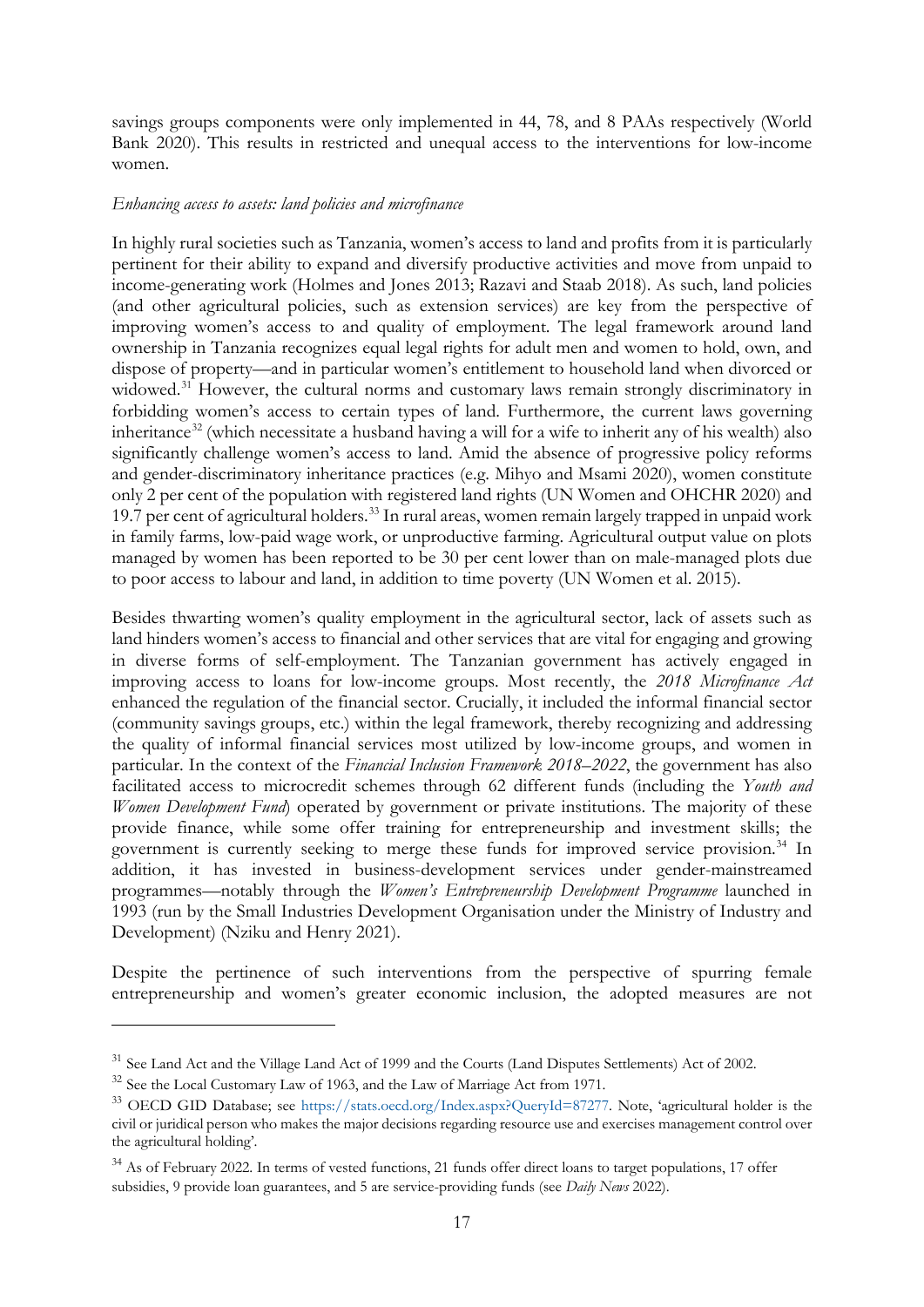universally provided. Additionally, qualitative evidence suggests that women still lack access to larger, formal loans outside of community-based savings schemes, business education, and business education services, disadvantaging female-led businesses (Chopra and Zambelli 2017; Lindvert 2017). As a result, female enterprise development has remained limited in the country. Less than one-quarter of non-agricultural businesses are owned by women (Barasa 2020), despite significant growth in the number of women-owned enterprises overall (DTDA 2021). Furthermore, only 25 per cent of female-owned businesses have more than one employee (DTDA 2021). Unsurprisingly, female self-employment is concentrated in the lowest earning category; based on data from 2014, female self-employment with monthly earnings below TSH65,000 is nearly twice the size of male self-employment in the same bracket (around 45 and 25 per cent, respectively) (URT 2014).

Overall, policies addressing female employment in Tanzania have been implemented under different fragmented policy strategies,<sup>[35](#page-19-0)</sup> without systematic and strategic agenda-setting. The overall industrialization strategy has focused on economic expansion of male-dominated sectors. More specifically, the government's priority sectors include the construction sector (97 per cent male workers), ICT (URT 2021c), real estate, public services (education, health, public administration; 73 per cent male workers with a male-dominated education sector), mining (80 per cent male workers), transportation (95 per cent male workers), and trade.<sup>[36](#page-19-1)</sup> Subsequently, these sectors have also experienced the highest job growth, absorbing particularly high-income earners, while employment creation for poor households (and women) has remained limited (see Akeel et al. 2021; Ainomugisha et al. 2020; DTDA 2021; URT 2018b).

Also, gender inequalities continue to persist in labour market structures: urban unemployment remains much higher for women (14.6 per cent compared to 4.6 per cent for men; URT 2021a), and women remain concentrated in vulnerable employment as own-account workers or contributing family workers (46.3 and 43.3 per cent of women, respectively (URT 2021c)). This translates into a wage ratio of 2 for men/women in the informal sector, compared to around 1 in the formal sector (OECD and ILO 2019). This represents some of the highest gender gaps in mean salaries and wages in the East and Southern African regions (UN Women and UNDP 2021). Additionally, although men's participation in the labour force surpasses that of women at all levels, women participate less with rising education levels (widening the gender gap): 67.1 per cent of females with university education are active in the labour market compared to 83.2 per cent of university-educated males (URT 2014). This calls for further attention to gender-responsive employment policies.

## **5 Discussion and conclusions**

The presented overview of social policy trajectories in Mainland Tanzania points towards several important repercussions for the realization of gender equality and inclusive development in the

<span id="page-19-1"></span><sup>36</sup> In addition, tax exemptions favouring new businesses are mainly directed at male-dominated sectors, notably at manufacturing and vehicle assembly, as well as the oil, mining, and gas sectors. See https://taxsummaries.pwc.com/tanzania/corporate/taxes-on-corporate-income; https://www.tra.go.tz/index.php/vat-relief.

<span id="page-19-0"></span><sup>35</sup> See IDRC (2020). Some key policies include the *Small and Medium Enterprises Development Policy 2003* aimed at fostering an 'SME sector that contributes increasingly to equitable economic growth, income and employment generation' (URT 2003b: 31), the *National Public Procurement Policy (Draft) 2014*, and the associated *Public Procurement Regulatory Act (2004)*, which reserves 30 per cent of the annual public procurement budget for special groups including women, while the actual identification of female enterprises has proved challenging.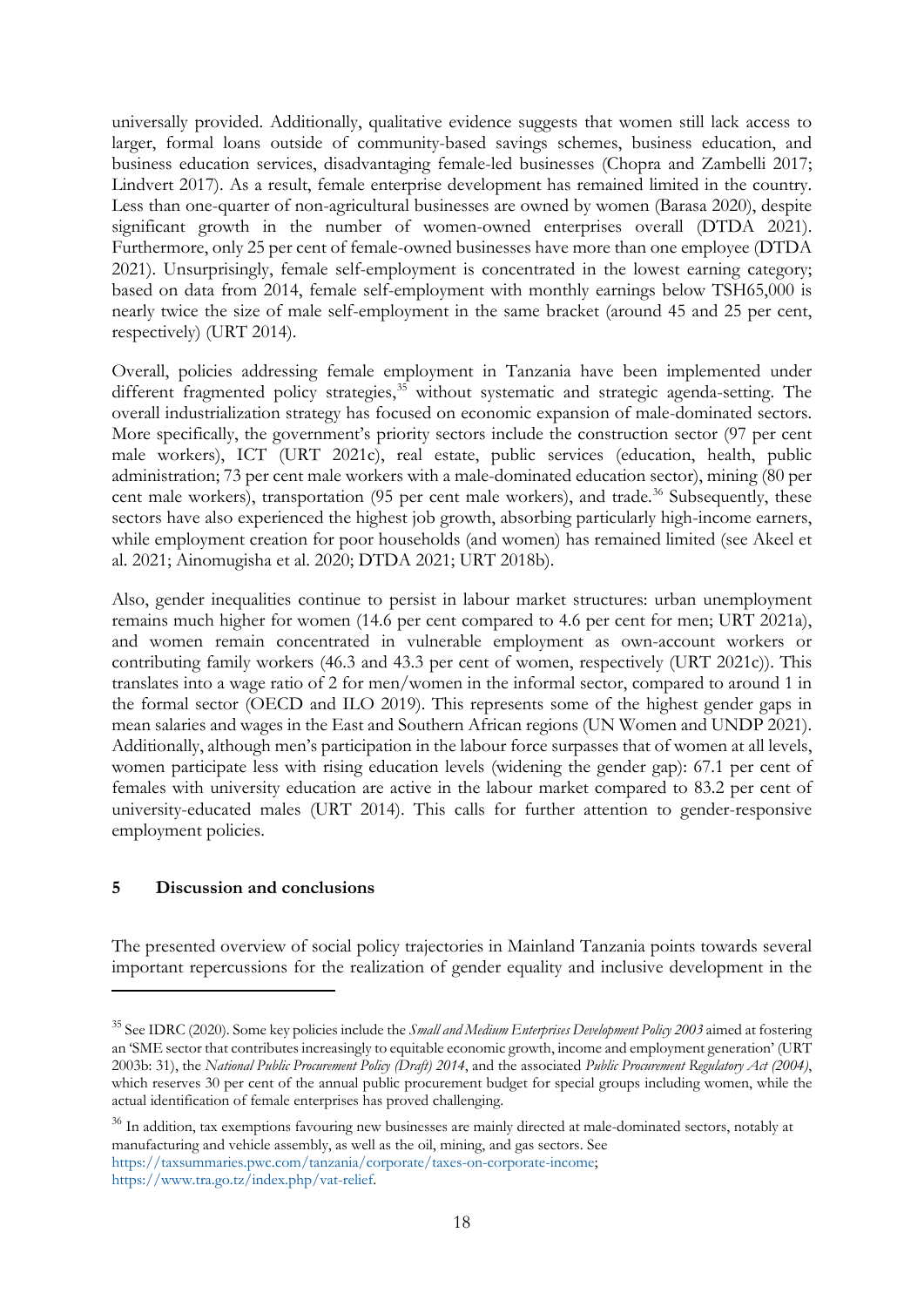country. To begin with, it is undeniable that the country has introduced numerous progressive policy measures and legislations aimed at expanding the level and reach of provisions and services among the Tanzanian population, and notably the informal sector. Government policy plans are also increasingly cognizant of the diverse needs of and barriers experienced by women and girls, which now feature in new policy initiatives and renewal of old ones. In fact, Tanzania entered the new millennium with its first Women and Gender Development Policy in 2000, followed by its Implementation Strategy in 2008, which are both now being reviewed and updated.

Nevertheless, in its current state, the social policy model in mainland Tanzania represents an archetype of two-tiered social policy delivery. This involves different types and levels of benefits provided by different institutions for formal sector employees and informal sector workers, among whom women are overrepresented (Figure 4). This implies that most women remain dependent on formal sector employment or spouses working within the formal sector in accessing generous welfare provisions such as comprehensive health insurance packages, or any form of maternity leave. Women in the informal sector, in turn, remain largely dependent on their income-generating activities, spouses, informal social security networks—or highly targeted maternalist social assistance—in accessing welfare and sustaining their livelihoods (Figure 4). Besides the evident inequalities in social policy delivery for women in the formal and informal sectors, the evidence highlights the vulnerabilities of the large number of female-headed households whose low-income status impedes access to contributory policy measures.



Figure 4: Two-tiered social policy measures in Tanzania

In terms of the extent to which the social policy delivery responds to women's needs, important caveats can also be observed. Granted, important legislative and financial efforts have been made to provide support for informal sector workers, besides significant improvements in the legal frameworks around social insurance (such as the compulsory provisions enabled by the 2004 Employment and Labour Regulations Act or the Workers' Compensation Fund, among others). However, women's de facto access to many of these provisions—including maternity benefits remains limited. At the same time, the landscape of extant policy measures is restricted due to the lack of universal social assistance and health policy measures such as family allowances or subsidized access to generous health insurance for low-income groups. Women in Tanzania

Source: authors' illustration.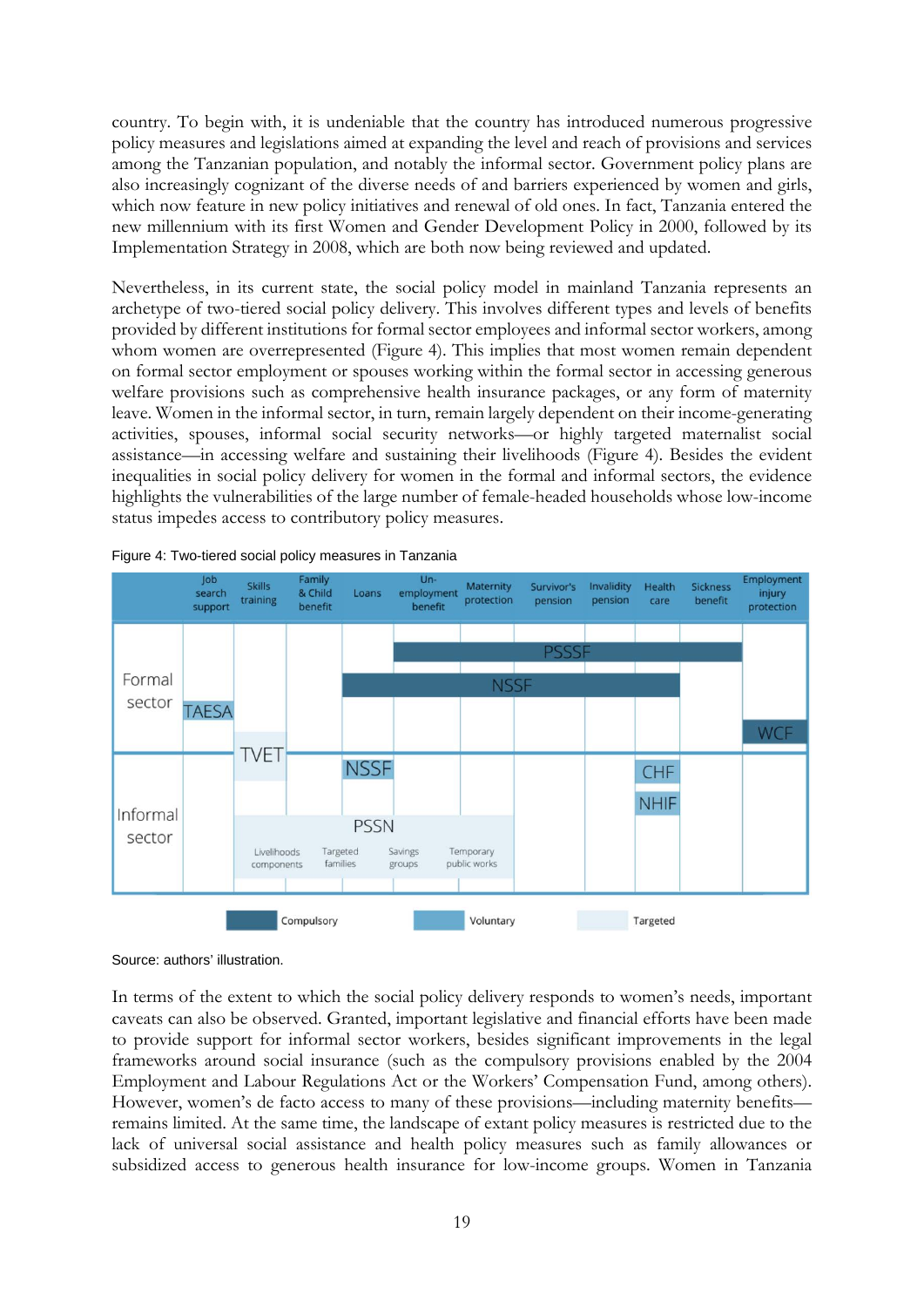experience important welfare needs across the areas of health, income, and livelihoods which have been heightened by the global COVID-19 pandemic (UN Women and UNDP 2021), which underscores the necessity of income support particularly for those in the informal sector. We have examined the potential positive effects of a broad-based child support grant on women in the Tanzanian context elsewhere, highlighting the welfare gains these could yield (Lambin et al. 2022).

Furthermore, employment policies (and broader industrialization plans) constitute a key social policy measure in enhancing inclusive and job-growth driven economic development, necessitated also for building the redistributive capacity of emergent economies and welfare systems (UNRISD 2013). Tanzania's employment policies and broader growth strategies lack a strategic view on increasing the quantity and quality of female employment in the country, which remains largely confined to unpaid work, poor-quality farm work, and micro-enterprises. Unlike in countries such as Vietnam, where development has been sought through female- and export-led industrialization (e.g. UNIDO 2019), female-focused employment creation has remained in the margins of Tanzania's broader plan of economic development, being mainly addressed through vertical programmes and policies. Thus, while important transformative measures have been introduced such as the livelihoods enhancement component of the PSSN, the WED, or different TVET interventions—these remain implemented on a limited scale. It is also relevant to point to the lagging legislative reforms in the area of women's land ownership and inheritance laws, which continue to hinder women's access to productive assets and to obstruct full economic participation in society.

The lack of strategic and transformative aims in Tanzania's social policy and broader development approach is also illustrated by the absence of public care policies. At the moment, public childcare is available only at a high cost for children over two years old (De Henau 2021). In other countries such as Chile, Mexico, or India, public childcare provision has been motivated in recent years based on enhancing women's employment through investments in the female-heavy care sector, while increasing women's labour force participation (Hill 2018). In South Africa, the *Expanded Public Works Programme* included a social services sub-programme aimed at creating employment particularly for women, while responding to women's care needs (Parenzee 2016; Plagerson et al. 2019). This approach was also widely applied among Nordic countries during the industrialization process (Rubery and Figueiredo 2018). Also, subsidized fees are necessary for ensuring equitable access to services. Evidence from contexts such as Kenya and Mexico shows that such arrangements have significantly improved women's labour market participation and access to better-quality jobs, while equally benefitting men's employment tenure and quality (Calderon 2014; Clark et al. 2017; Hill 2018). It is, however, noteworthy that the country's first female president, Samia Suluhu Hassan (incumbent as of 2021), has promoted the achievement of SDG  $5.4^{37}$  $5.4^{37}$  $5.4^{37}$  and recently initiated the country's commitment to 'upscale national multisectoral childcare programs and establish community-based childcare centres at the village level, workplaces, and marketplaces' at the UN Women Gender Equality Forum (URT 2021b). If the recent policy plans to introduce public childcare services were to be realized, employment rates could rise as much as 23 percentage points, while gender gaps in employment could be halved, based on recent estimations (De Henau 2021). As such, the contribution of public care policies towards inclusive development would be significant.

The findings presented in this paper have important theoretical and practical implications. First, they call for a broader theoretical view in gender-focused social policy analysis in the context of

<span id="page-21-0"></span><sup>&</sup>lt;sup>37</sup> 'Recognize and value unpaid care and domestic work through the provision of public services, infrastructure and social protection policies and the promotion of shared responsibility within the household and the family as nationally appropriate'; see https://sdgs.un.org/goals/goal5.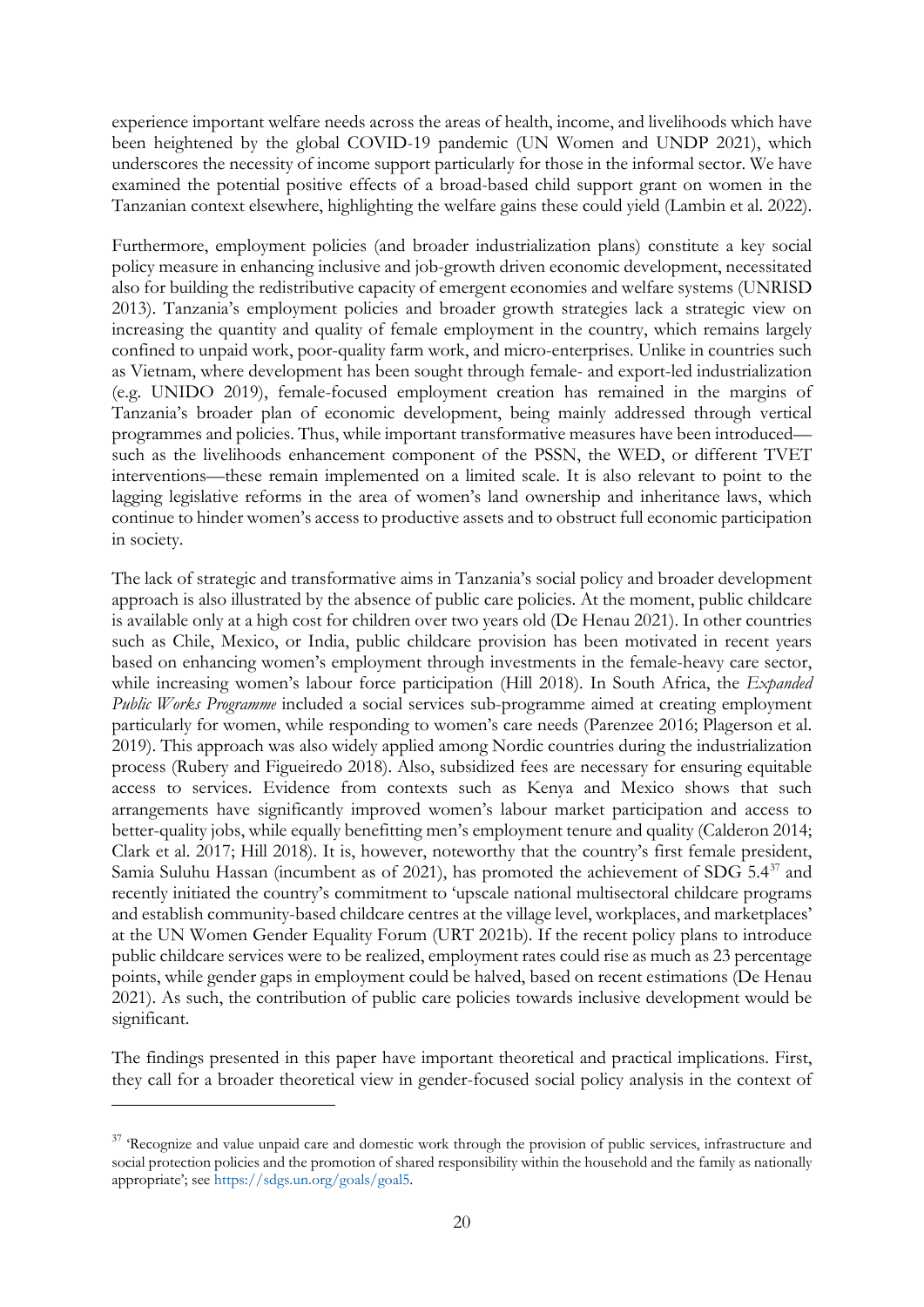sub-Saharan Africa, which accounts for the needs and challenges experienced by women in the informal sector. Based on the evidence from Tanzania, it is obvious that while women may be experiencing a high level of labour force participation and limited access to social assistance independent of their husbands (under the PSSN), this does not reflect 'defamilialization' (cf. Orloff 1993; Sainsbury 1994). The introduced policies bind women more closely to their household work and care roles while increasing their income-generating responsibilities, thus offering little 'freedom'. At the same time, questions related to gaining a 'socially acceptable standard of living' through participation in labour markets remain pertinent as social policy delivery has failed to effectively augment women's access to credit, assets, and systematic income—and often, income altogether. This calls for a new theoretical framework enabling adequate and systematic analysis of gendered effects of emergent welfare systems in the Global South.

Second, this article highlights the pressing need for holistic, transformative, and gender-responsive social policy planning to spur inclusive economic and social development, especially for women. In the absence of systematic and deliberate building of a welfare system, Tanzania overlooks the complementary synergies between different social policy sectors, undermining the process of shifting towards a coherent 'social policy' as opposed to focusing on health, social protection, and employment as separate enclaves (see Mkandawire 2004). The lack of a bird's eye view on social policy is particularly pertinent from women's perspective since it hinders considerations for care policies, parental leave arrangements, effective skills-enhancing measures, and other social policies that have a key role in enhancing women's access to welfare and livelihoods based on citizenship.

The progress towards holistic social policy in Tanzania is challenged by significant fragmentation at the level of overall social policy delivery. Separate ministries, agencies, and external actors compete for prioritization of different policy areas on the government agenda, illustrated by the lagging progress in terms of social pensions provision (Ulriksen 2016). At the same time, important competition exists between different agencies behind social protection and health insurance schemes, for instance limiting effective risk pooling between different income groups as well as transitions to universal schemes. While expanding the coverage of health insurance is a top priority on the government's agenda (George et al. 2021), questions remain concerning the adopted instruments and their effectiveness in providing access to health on an equal basis to all citizens. Yet, some interesting institutional development can be observed; the TASAF has developed a United Record of Beneficiaries to identify vulnerable households for enrolment to the PSSN, which is equally utilized to identify beneficiaries from low-income families for subsidized technical and vocational training. This indicates innovative cross-sectoral collaboration for social policy delivery and denotes a positive development in the otherwise fragmented institutions landscape.

Further progress in gender-responsive social policy delivery in Tanzania is not only commendable but feasible; the country has experienced strong economic growth over the past decade, with an average of 3 per cent annual growth in GDP per capita<sup>[38](#page-22-0)</sup> (at least until the downturn brought by the pandemic) and the recently discovered important natural resources offer opportunities for further growth and investment in the welfare sector. However, the future policy trajectories are shaped by the dominant 'productivist developmental ideology' which sets a high priority for industrial development at the expense of social protection needs (Ulriksen 2021). This has implied instrumentalist forms of social support, under which assistance is given in return for labour supply or fulfilling conditions (Hickey et al. 2020). In the light of the progressive policy ambitions, recent investments in transformative social policy measures, distinctive ideologies, and institutional

<span id="page-22-0"></span><sup>38</sup> World Bank National Accounts data and OECD National Accounts data files: https://data.worldbank.org/indicator/NY.GDP.PCAP.CD?locations=TZ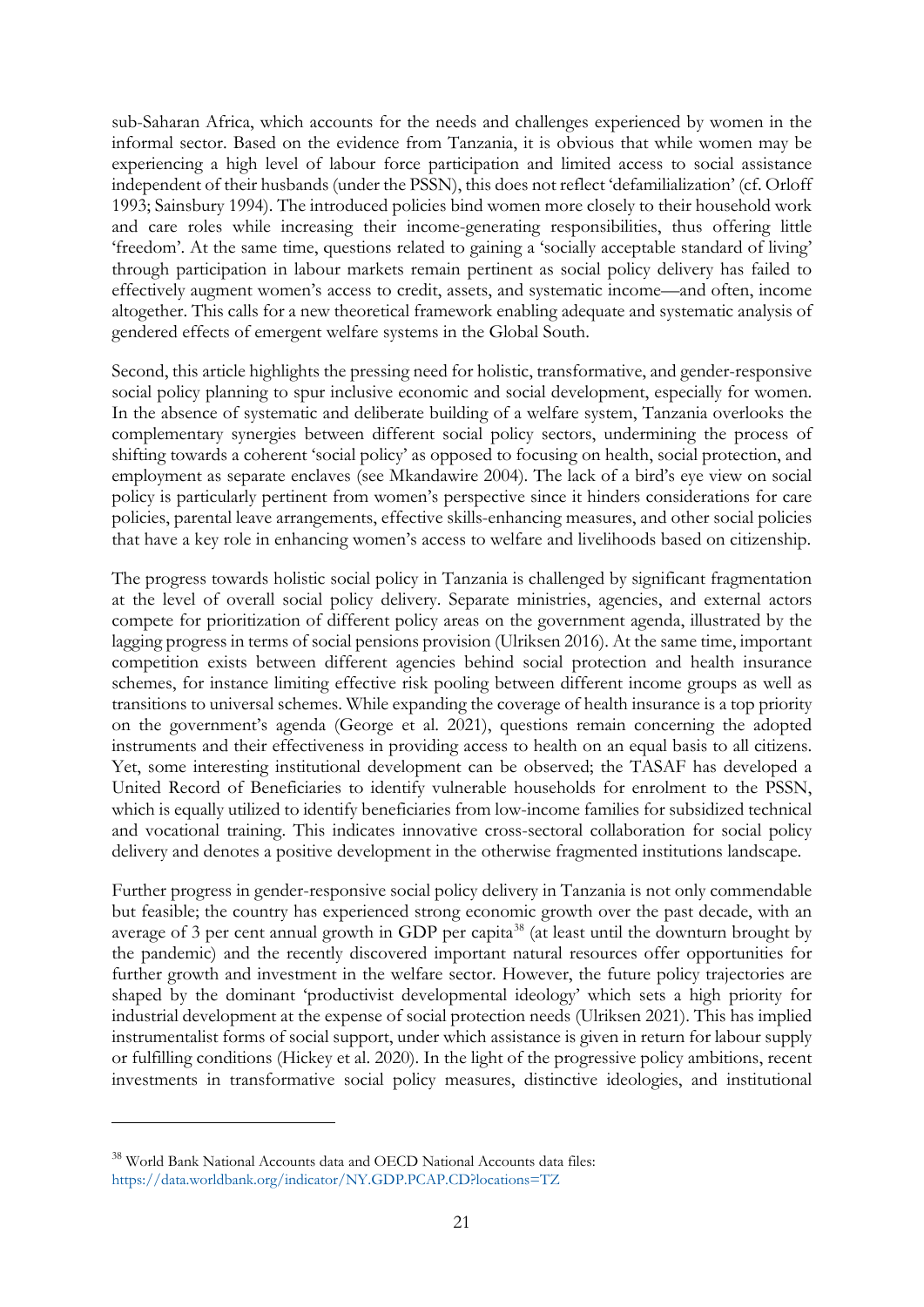fragmentation in the Tanzanian context, the future of social policy delivery for working-age women needs to be closely followed to further inclusive development in the country.

#### **References**

- Abebe, W., and A. Kasa (2020). 'Constraints to Women Participating in Public Works for Improving Income-Generating Activities in Selected Districts vis-a-vis Productive Safety Net Program of Ethiopia'. *Global Social Welfare*.<https://doi.org/10.1007/s40609-020-00184-2>
- Ackson, T., and J. Masabo (2013). 'Social Protection for the Informal Sector in Tanzania'. Presented at the SASPEN & FES Conference, Johannesburg, South Africa.
- Adesina, J.O. (2011). 'Beyond the Social Protection Paradigm: Social Policy in Africa's Development'. *Canadian Journal of Development Studies/Revue canadienne d'études du développement*, 32 : 454–70. <https://doi.org/10.1080/02255189.2011.647441>
- Ainomugisha, P., D. Turyareeba, R.N. Mbabazize, V. Katutsi, and A. Atwine (2020). 'Employment–Growth Nexus within the East African States'. *Modern Economy*, 11: 1836–57. <https://doi.org/10.4236/me.2020.1111124>
- Ajwad, M.I., M. Abels, M. Novikova, and M.A. Mohammed (2018). *Financing Social Protection in Tanzania*. World Bank, Washington, DC. <https://doi.org/10.1596/30513>
- Akeel, R., M. Bakanova, E. Mungunasi, C. Okou, M. Saldarriaga, R. Swinkels, and G. Teri (2021). 'Tanzania Economic Update: Raising the Bar—Achieving Tanzania's Development Vision'. Tanzania Economic Update 15. Washington, DC: World Bank.
- Barasa, L. (2020). 'Closing the Gap: Gender and Innovation'. WIDER Working Paper. Helsinki: UNU-WIDER.<https://doi.org/10.35188/UNU-WIDER/2020/862-7>
- Beegle, K., A. Coudouel, and E. Monsalve (2018). *Realizing the Full Potential of Social Safety Nets in Africa*. Washington, DC: World Bank.<https://doi.org/10.1596/978-1-4648-1164-7>
- Bintabara, D., K. Nakamura, and K. Seino (2018). 'Improving Access to Healthcare for Women in Tanzania by Addressing Socioeconomic Determinants and Health Insurance: A Population-Based Cross-Sectional Survey'. *BMJ Open*, 8: e023013.<https://doi.org/10.1136/bmjopen-2018-023013>
- Bridges, S., A. Gaggero, and T. Owens (2018). 'Labour Market and Intra-Household Dynamics in Urban Tanzania'. *African Journal of Agricultural and Resource Economics*, 13, 107–26.
- Calderon, G. (2014). 'The Effects of Child Care Provision in Mexico'. Working Paper 2014-07. Mexico City: Banco de México.<https://doi.org/10.36095/banxico/di.2014.07>
- Chopra, D., and E. Zambelli (2017). 'No Time to Rest: Women's Lived Experiences of Balancing Paid Work and Unpaid Care Work'. Report. Brighton: Institute of Development Studies.
- Chung, Y.B., S.L. Young, and R. Bezner Kerr (2019). 'Rethinking the Value of Unpaid Care Work: Lessons from Participatory Visual Research in Central Tanzania'. *Gender, Place & Culture*, 26: 1544–69. <https://doi.org/10.1080/0966369X.2018.1556611>
- Clark, S., S. Laszlo, C. Kabiru, and S. Muthuri (2017). 'Can Subsidized Early Child Care Promote Women's Employment? Evidence from a Slum Settlement in Africa'. GrOW Working Paper GWP-2017-05. Montreal: McGill University and the IDRC.
- Cornel, J., and V. Leyaro (2019). 'Gender Differential Effects of Technical and Vocational Training: Empirical Evidence for Tanzania'. CREDIT Research Paper 19/04. Nottingham: Centre for Research in Economic Development and International Trade.
- *Daily News* (2022). 'Consolidation of Empowerment Funds on Final Lap'. Available at: https://allafrica.com/stories/202202090067.html (accessed 25 March 2022).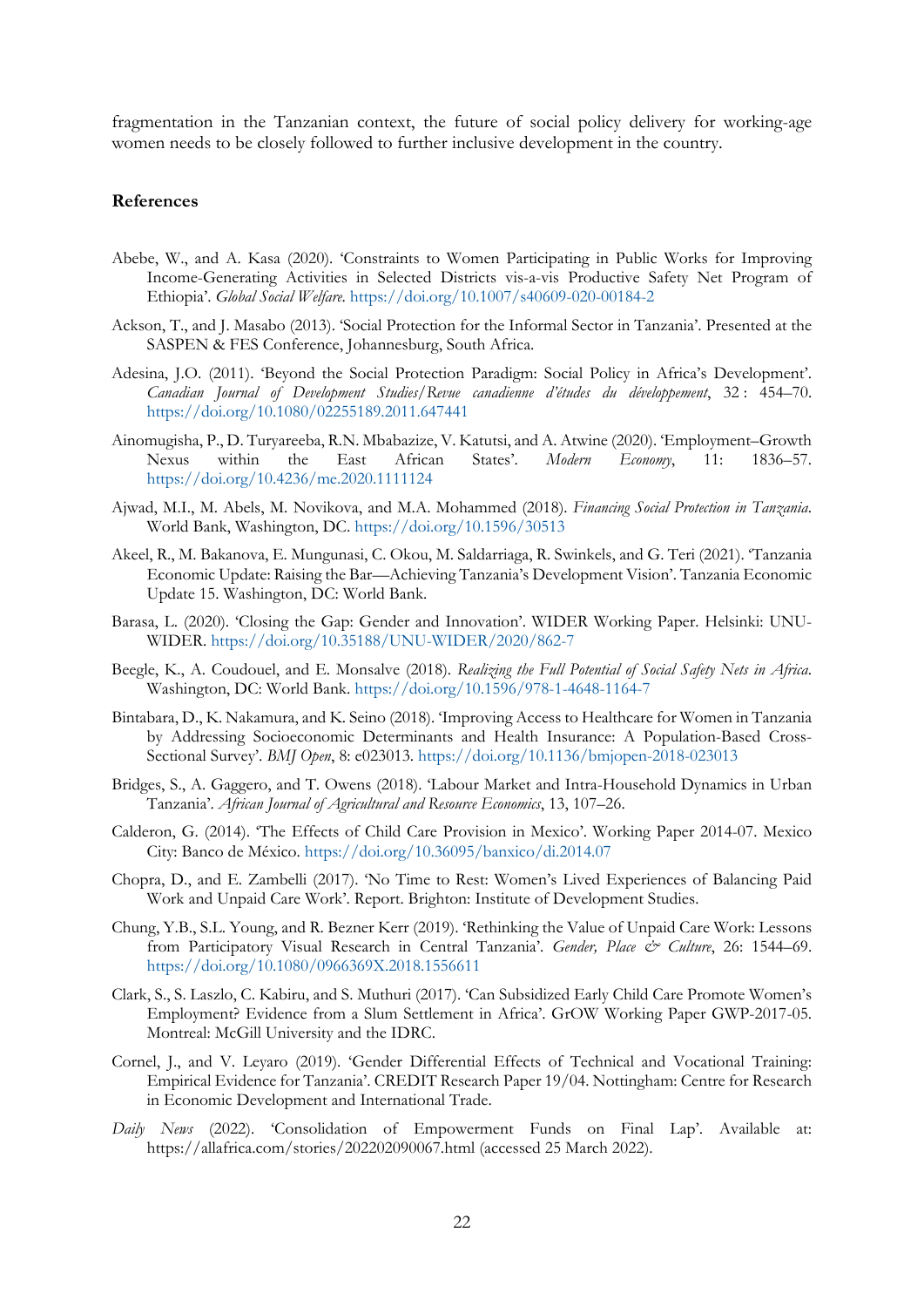- Daly, M. (2011). 'What Adult Worker Model? A Critical Look at Recent Social Policy Reform in Europe from a Gender and Family Perspective'. *Social Politics: International Studies in Gender, State & Society*, 18: 1–23.<https://doi.org/10.1093/sp/jxr002>
- De Henau, J. (2021). 'Investing in Free Universal Childcare in Sub-Saharan Africa: Côte D'Ivoire, Nigeria, Rwanda, Senegal, and Tanzania—Estimating Spending Requirements, Gendered Employment Effects and Fiscal Revenue'. Issue Paper. New York: UN Women.
- Devereux, S. (2017). 'The Right to Social Protection in Africa: From CCCCDFPRTs to CLSPPPs'. *Recht in Afrika*, 20: 11–32.<https://doi.org/10.5771/2363-6270-2017-1-11>
- DTDA (2021). 'Tanzania & Zanzibar Labour Market Profile 2021/2022'. Report. Copenhagen: Danish Trade Union Development Agency.
- Elson, D. (1998). 'Integrating Gender Issues into National Budgetary Policies and Procedures: Some Policy Options'. *Journal of International Development*, 10: 929–41. [https://doi.org/10.1002/\(SICI\)1099-](https://doi.org/10.1002/(SICI)1099-1328(1998110)10:7%3c929::AID-JID563%3e3.0.CO;2-5) [1328\(1998110\)10:7<929::AID-JID563>3.0.CO;2-5](https://doi.org/10.1002/(SICI)1099-1328(1998110)10:7%3c929::AID-JID563%3e3.0.CO;2-5)
- Esping-Andersen, G. (1990). *Three Worlds of Welfare Capitalism*. Princeton, NJ: Princeton University Press.
- FAO (2018). 'Évaluation Qualitative Et Prospective Du Programme National De Bourses De Sécurité Familiale Au Sénégal. Research Brief. Rome: FAO.
- Ferguson, J. (2015). 'Give a Man a Fish: Reflections on the New Politics of Distribution'. The Lewis Henry Morgan Lectures. Durham, NC: Duke University Press.<https://doi.org/10.2307/j.ctv1198xwr>
- George, C., F. Myamba, and M. Ulriksen (2021). 'Social Protection in Tanzania: Challenges in the Shift of Financing PSSN from External Funding to Government'. REPOA Brief 5/2021. Dar es Salaam: REPOA.
- Gough, I., and G.D. Wood (2004). *Insecurity and Welfare Regimes in Asia, Africa, and Latin America: Social Policy in Development Contexts*. Cambridge: Cambridge University Press. <https://doi.org/10.1017/CBO9780511720239>
- Hanmer, L.C., G. Pyatt, and H. White (1997). *Poverty in Sub-Saharan Africa: What Can We Learn from the World Bank's Poverty Assessments?* The Hague: Institute of Social Studies.
- Hassim, S. (2006). 'Gender Equality and Developmental Social Welfare in South Africa'. In S. Hassim and S. Razavi (eds), *Gender and Social Policy in a Global Context: Uncovering the Gendered Structure of 'The Social'*. New York: UNRISD and Palgrave Macmillan. [https://doi.org/10.1057/9780230625280\\_5](https://doi.org/10.1057/9780230625280_5)
- Hassim, S., and S. Razavi (2006). 'Gender and Social Policy in a Global Context: Uncovering the Gendered Structure of "the Social"'. In S. Hassim and S. Razavi (eds), *Gender and Social Policy in a Global Context: Uncovering the Gendered Structure of 'The Social'*. New York: UNRISD and Palgrave Macmillan. [https://doi.org/10.1057/9780230625280\\_1](https://doi.org/10.1057/9780230625280_1)
- Hickey, S., T. Lavers, M. Niño-Zarazúa, and J. Seekings (2020). 'The Negotiated Politics of Social Protection in East and Southern Africa'. In S. Hickey, T. Lavers, M. Niño-Zarazúa, and J. Seekings (eds), *The Politics of Social Protection in Eastern and Southern Africa*. Oxford: Oxford University Press.
- Hill, E. (2018). 'Early Childhood Education and Care for Informal Workers: Developing an Emancipatory Framework for Better Working Futures'. *Human Rights Hub Journal*, 1: 16–45.
- Holmes, R., and N.A. Jones (2013). *Gender and Social Protection in the Developing World: Beyond Mothers and Safety Nets*. London: Zed Books.<https://doi.org/10.5040/9781350220300>
- IDRC (2020). 'Policy Mapping: Women's Economic Empowerment in Tanzania'. Report. Ottawa: IDRC.
- ILO (2014). *Maternity and Paternity at Work: Law and Practice Across the World*. Geneva: ILO.
- Jütting, J., and J.R. Laiglesia (2009). *Is Informal Normal? Towards More and Better Jobs in Developing Countries*. Paris: OECD.<https://doi.org/10.1787/9789264059245-en>
- Kabeer, N. (2015). 'Gender, Poverty, and Inequality: A Brief History of Feminist Contributions in the Field of International Development'. *Gender & Development* 23: 189–205. <https://doi.org/10.1080/13552074.2015.1062300>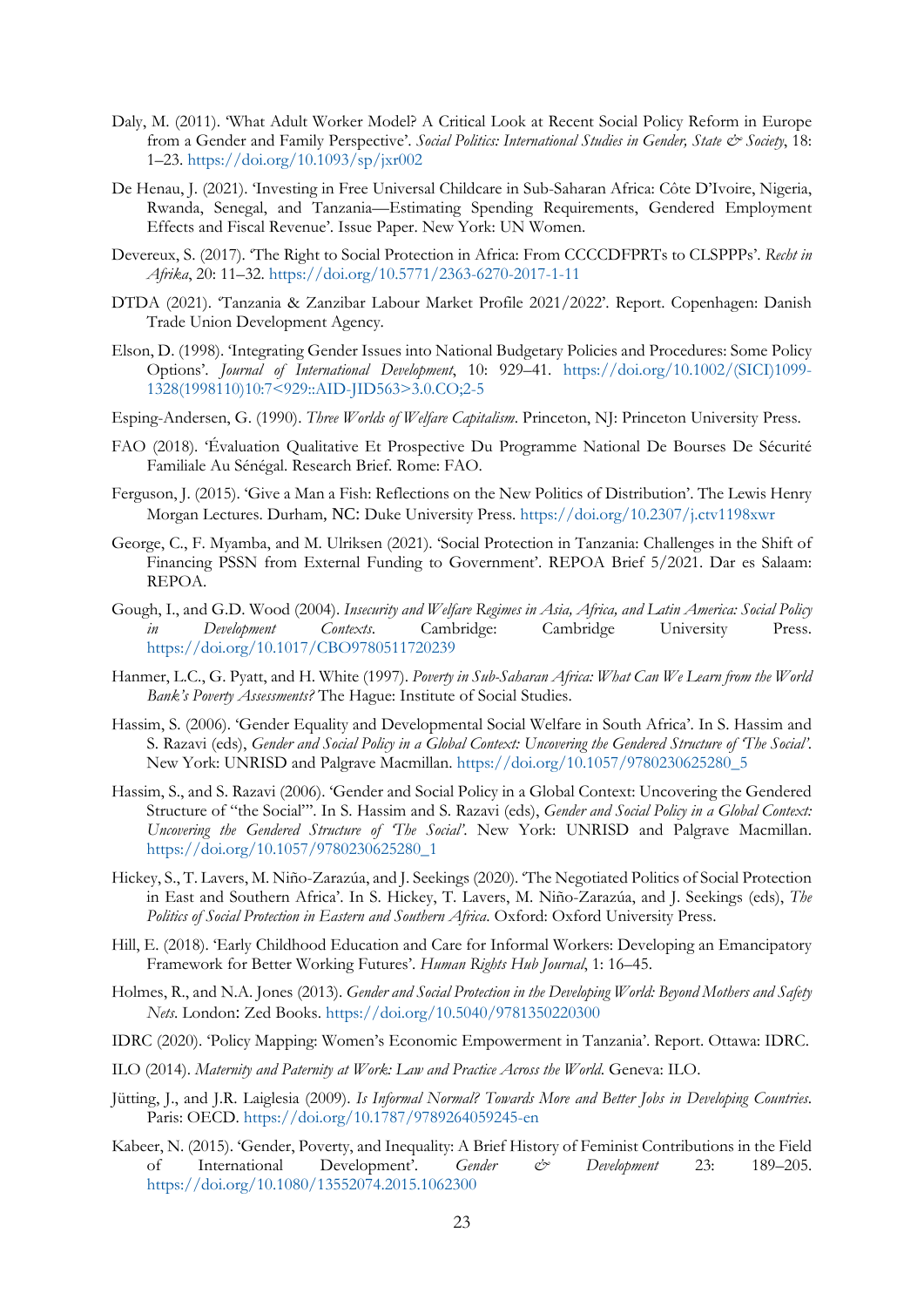- Kapiga, S., S. Harvey, A.K. Muhammad, H. Stöckl, G. Mshana, R. Hashim, C. Hansen, S. Lees, and C. Watts (2017). 'Prevalence of Intimate Partner Violence and Abuse and Associated Factors among Women Enrolled into a Cluster Randomised Trial in Northwestern Tanzania'. *BMC Public Health*, 17: 190.<https://doi.org/10.1186/s12889-017-4119-9>
- Kapologwe, N.A., G.B. Kagaruki, A. Kalolo, M. Ally, A. Shao, M. Meshack, M. Stoermer, A. Briet, K. Wiedenmayer, and A. Hoffman (2017). 'Barriers and Facilitators to Enrollment and Re-enrollment into the Community Health Funds/Tiba Kwa Kadi (CHF/TIKA) in Tanzania: A Cross-Sectional Inquiry on the Effects of Socio-Demographic Factors and Social Marketing Strategies'. *BMC Health Services Research*, 17, 308.<https://doi.org/10.1186/s12913-017-2250-z>
- Kimario, F.F., C. Festo, J. Shabani, and M. Mrisho (2020). 'Determinants of Home Delivery among Women Aged 15–24 Years in Tanzania'. *International Journal of Maternal and Child Health and AIDS*, 9, 191–99. <https://doi.org/10.21106/ijma.361>
- Kinyondo, A.A., and J. Magashi (2019). 'The Impact of Cash Transfers on Women's Empowerment: The Case of the Tanzania Social Action Fund'. *Poverty and Public Policy*, 11: 178–204. <https://doi.org/10.1002/pop4.256>
- Konje, E.T., J. Hatfield, S. Kuhn, R.S. Sauve, M. Magoma, and D. Dewey (2020). 'Is It Home Delivery or Health Facility? Community Perceptions on Place of Childbirth in Rural Northwest Tanzania Using a Qualitative Approach'. *BMC Pregnancy Childbirth*, 20: 270. [https://doi.org/10.1186/s12884-020-](https://doi.org/10.1186/s12884-020-02967-z) [02967-z](https://doi.org/10.1186/s12884-020-02967-z)
- Kuwawenaruwa, A., K. Ramsey, P. Binyaruka, J. Baraka, F. Manzi, and J. Borghi (2019). 'Implementation and Effectiveness of Free Health Insurance for the Poor Pregnant Women in Tanzania: A Mixed Methods Evaluation'. *Social Science & Medicine*, 225: 17–25. <https://doi.org/10.1016/j.socscimed.2019.02.005>
- Lambin, R., and M. Nyyssölä (2022a). 'Two Decades of Tanzanian Health Policy: Examining Policy Developments and Opportunities Through a Gender Lens'. WIDER Working Paper 2022/30. Helsinki: UNU-WIDER. <https://doi.org/10.35188/UNU-WIDER/2022/161-7>
- Lambin, R., and M. Nyyssölä (2022b). 'Employment Policy in Mainland Tanzania: What's in It for Women?'. WIDER Working Paper [forthcoming]. Helsinki: UNU-WIDER.
- Lambin, R., M. Nyyssölä, and A. Bernigaud (2022). 'Social Protection for Working-Age Women in Tanzania: Exploring Past Policy Trajectories and Simulating Future Paths'. WIDER Working Paper [forthcoming]. Helsinki: UNU-WIDER.
- Lewis, J. (1992). 'Gender and the Development of Welfare Regimes'. *Journal of European Social Policy*, 2: 159– 73.<https://doi.org/10.1177/095892879200200301>
- Lewis, J., and S. Giullari (2005). 'The Adult Worker Model Family, Gender Equality and Care: The Search for New Policy Principles and the Possibilities and Problems of a Capabilities Approach'. *Economy and Society*, 34: 76–104.<https://doi.org/10.1080/0308514042000329342>
- Lindvert, M. (2017). 'Financial Barriers and How to Overcome Them: The Case of Women Entrepreneurs in Tanzania'. In A. Akinyoade, T. Dietz, and C. Uche (eds), *Entrepreneurship in Africa*. Leiden: Brill. <https://doi.org/10.1163/9789004351615>
- Lister, R. (1994). '"She Has Other Duties": Women, Citizenship and Social Security'. In S. Baldwin and J. Falkingham (eds), *Social Security and Social Change: New Challenges to the Beveridge Model*. Hemel Hempstead: Harvester Wheatsheaf.
- Lund, F. (2019). 'The Informal Economy and Informal Employment'. In J. Midgley, R. Surender, and L. Alfers (eds), *Handbook of Social Policy and Development*. Cheltenham: Edward Elgar. <https://doi.org/10.4337/9781785368431.00020>
- Masabo, J. (2019). 'Informality and Social Insurance in East Africa: An Assessment of the Law and Practice'. In M. Westerveld and M. Olivier (eds), *Social Security Outside the Realm of the Employment Contract: Informal Work and Employee-like Workers*. Cheltenham: Edward Elgar. <https://doi.org/10.4337/9781788113403.00017>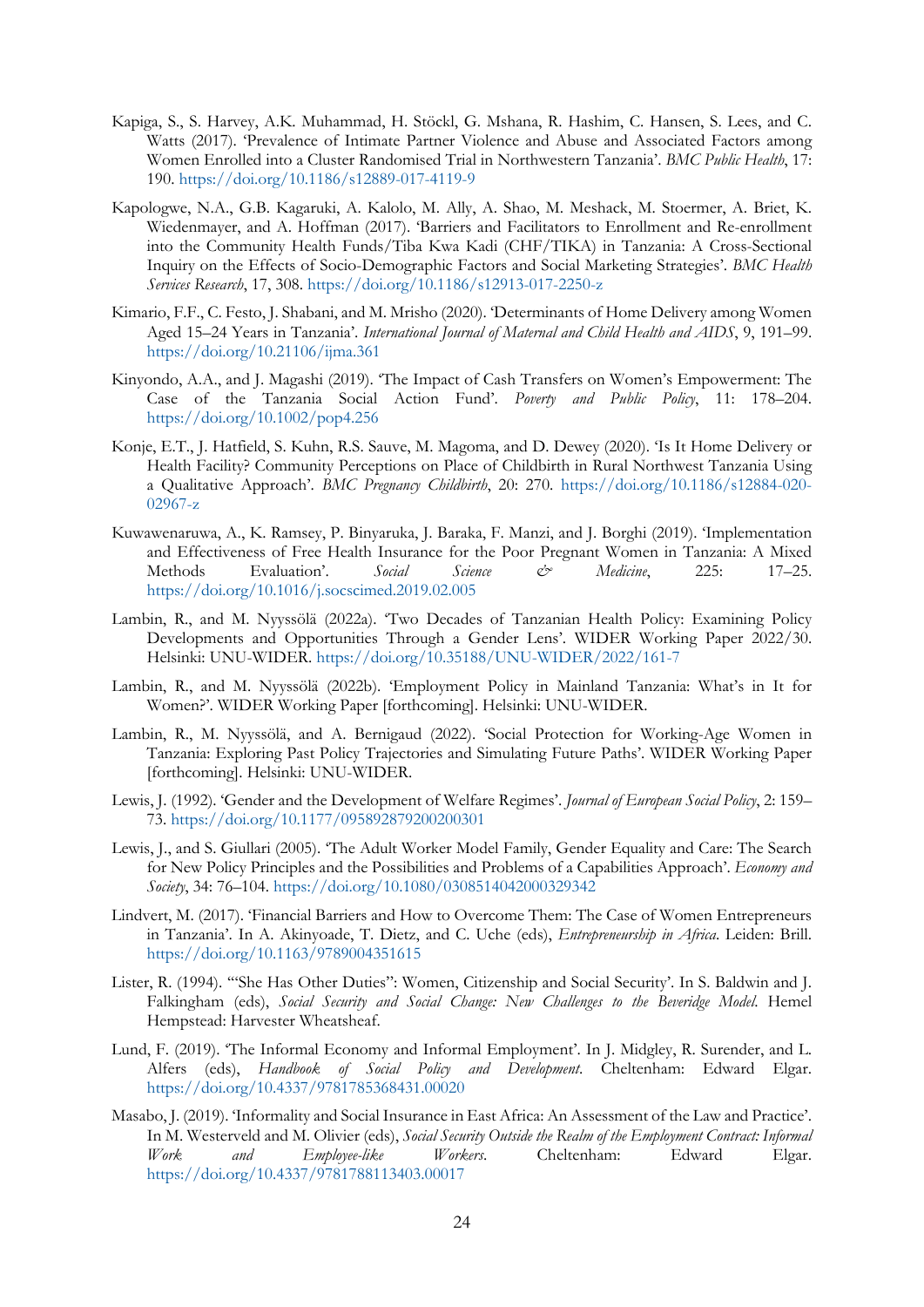- Mathieu, S. (2016). 'From the Defamilialization to the "Demotherization" of Care Work'. *Social Politics*, 23: 576–91.<https://doi.org/10.1093/sp/jxw006>
- Mihyo, P., and D. Mmari (2020). 'Evidence from the Follow Up Survey'. In D. Mmari, J. Msami, and P.B. Mihyo (eds), *Empowering Women in Tanzania in the Context of Contemporary Social Policy Reforms*. Addis Ababa: REPOA, Organisation for Social Science Research in Eastern and Southern Africa.
- Mihyo, P., and J. Msami (2020). 'The Impact of Cultural, Religious and Legal Factors on Women's Empowerment Through Conditional Cash Transfers'. In D. Mmari, J. Msami, and P.B. Mihyo (eds), *Empowering Women in Tanzania in the Context of Contemporary Social Policy Reforms*. Addis Ababa: REPOA, Organisation for Social Science Research in Eastern and Southern Africa.
- Mkandawire, T. (2004). *Social Policy in a Development Context*. Geneva: UNRISD. <https://doi.org/10.1057/9780230523975>
- Modest, A., A.F. Ngowi, and L. Katalambula (2021). 'Enrollment Status and Determinants of Improved Community Health Fund among Households in Dodoma Tanzania'. *International Journal of Innovative Science and Research Technology*, 6: 807–815.
- Molyneux, M., and M. Thomson (2011). *CCT Programmes and Women's Empowerment in Peru, Bolivia and Ecuador*. Geneva: CARE International.
- Mumtaz, Z. (2021). 'Informal Social Protection: A Conceptual Synthesis'. *Social Policy and Administration.* <https://doi.org/10.1111/spol.12772>
- Munn, Z., M.D.J. Peters, C. Stern, C. Tufanaru, A. McArthur, and E. Aromataris (2018). 'Systematic Review or Scoping Review? Guidance for Authors When Choosing Between a Systematic or Scoping Review Approach'. *BMC Medical Research Methodology*, 18: 143.<https://doi.org/10.1186/s12874-018-0611-x>
- Mushi, P.A.K. (2016). 'Tanzania'. In Brian Findsen and Marvin Formosa (eds), *International Perspectives on Older Adult Education: Research, Policies and Practice*. New York: Springer.
- Nakray, K. (2021). 'Gender, Welfare State Regimes and Social Policy Beyond Advanced Capitalism: Pathways to Decommodification in Middle‐Income Countries'. *Social Policy and Administration.* <https://doi.org/10.1111/spol.12711>
- Nguimkeu, P., and C. Okou (2020). *A Tale of Africa Today : Balancing the Lives and Livelihoods of Informal Workers during the COVID-19 Pandemic*. Washington, DC: World Bank.
- Nziku, D.M., and C. Henry (2021). 'Policies for Supporting Women Entrepreneurs in Developing Countries: The Case of Tanzania'. *Journal of Entrepreneurship and Public Policy*, 10: 38–58. <https://doi.org/10.1108/JEPP-09-2020-0073>
- O'Connor, J. (1993). 'Gender, Class and Citizenship in the Comparative Analysis of Welfare State Regimes: Theoretical and Methodological Issues'. *British Journal of Sociology*, 44: 501–18. <https://doi.org/10.2307/591814>
- OECD and ILO (2019). *Tackling Vulnerability in the Informal Economy*. Paris: OECD Publishing. <https://doi.org/10.1787/939b7bcd-en>
- Olivier, M. (2019). 'Social Security Protection for Informal Economy Workers: Developing World Perspectives'. In M. Westerveld and M. Olivier (eds), *Social Security Outside the Realm of the Employment Contract: Informal Work and Employee-like Workers*. Cheltenham: Edward Elgar. <https://doi.org/10.4337/9781788113403.00007>
- Orloff, A.S. (1993). 'Gender and the Social Rights of Citizenship: The Comparative Analysis of Gender Relations and Welfare States'. *American Sociological Review*, 58: 303.<https://doi.org/10.2307/2095903>
- Parenzee, P. (2016). 'Early Childhood Care and the EPWP: What Is the Value-Add and Implications for Poor Women and Their Families?'. In P. Parenzee and D. Budlender (eds), *Who Cares? South Africa's Expanded Public Works Programme in the Social Sector and Its Impact on Women*. Cape Town: Heinrich Böll Foundation.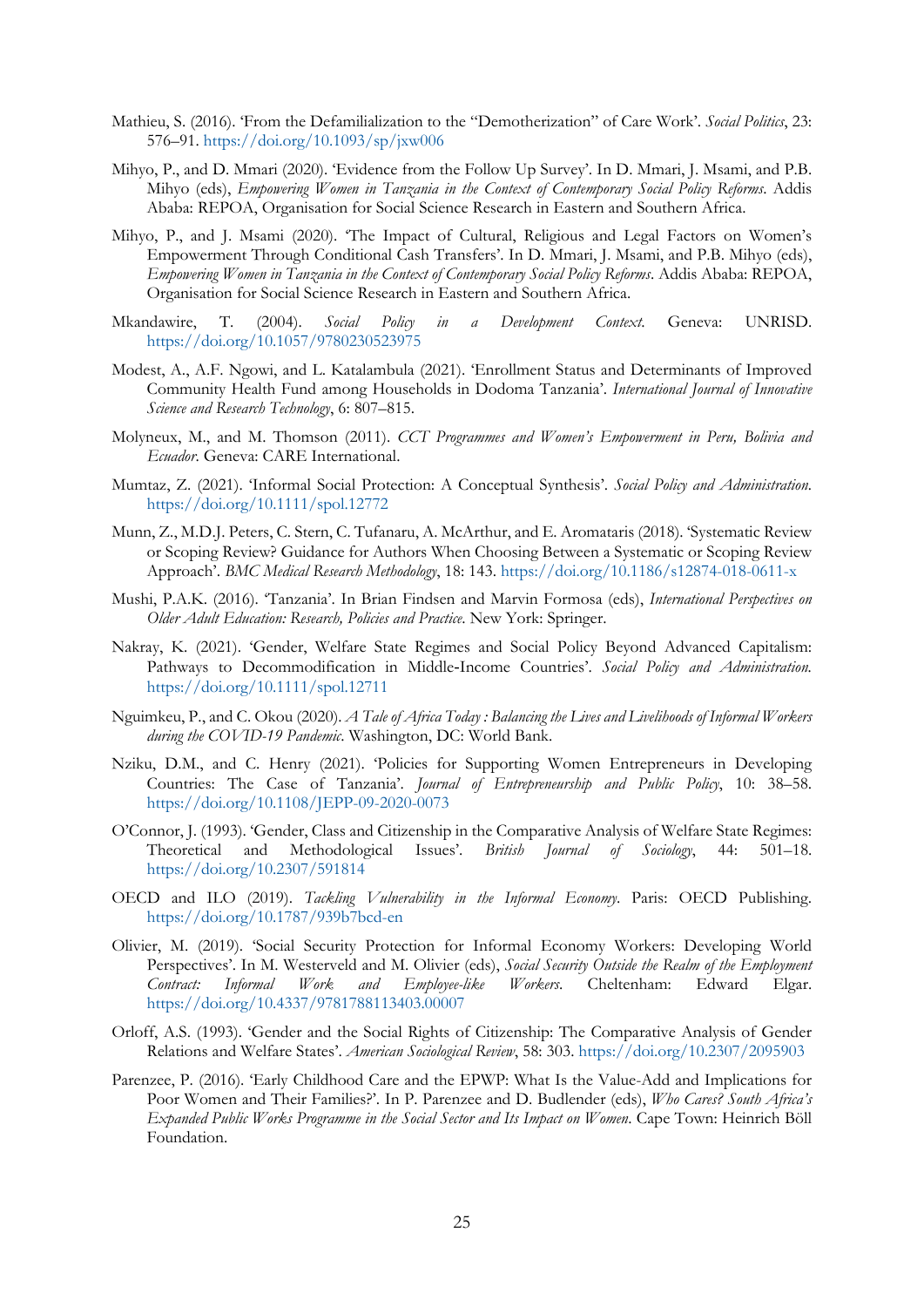- Peterman, A., N. Kumar, A. Pereira, and D. Gilligan (2019). 'Towards Gender Equality: A Review of Evidence on Social Safety Nets in Africa'. Discussion Paper 01903. Washington, DC: International Food Policy Research Institute.<https://doi.org/10.2499/p15738coll2.133551>
- Pignatti, C., and E. Van Belle (2018). 'Better Together: Active and Passive Labour Market Policies in Developed and Developing Economies'. Working Paper 37. Geneva: ILO.
- Plagerson, S., T. Hochfeld, and L. Stuart (2019). 'Social Security and Gender Justice in South Africa: Policy Gaps and Opportunities'. *Journal of Social Policy*, 48: 293–310. <https://doi.org/10.1017/S004727941800048X>
- Prencipe, L., T.A.J. Houweling, F.J. van Lenthe, and T. Palermo (2021). 'Do Conditional Cash Transfers Improve Mental Health? Evidence from Tanzania's Governmental Social Protection Program'. *Journal of Adolescent Health* 69: 797–805.<https://doi.org/10.1016/j.jadohealth.2021.04.033>
- Razavi, S., and S. Staab (2018). 'Rethinking Social Policy: A Gender Perspective from the Developing World'. In S. Shaver (ed.), *Handbook on Gender and Social Policy*. Cheltenham: Edward Elgar.
- Rubery, J., and H. Figueiredo (2018). 'Gender, Employment and Social Policy'. In S. Shaver (ed.), *Handbook on Gender and Social Policy*. Cheltenham: Edward Elgar.
- Sabates-Wheeler, R., and N. Kabeer (2003). *Gender Equality and the Extension of Social Protection*. Geneva: ILO.
- Sabates-Wheeler, R., J. Lind, J. Hoddinott, and M. Tefera Taye (2021). 'Graduation after 10 Years of Ethiopia's Productive Safety Net Programme: Surviving but Still Not Thriving'. *Development Policy Review*, 39: 511–31.<https://doi.org/10.1111/dpr.12515>
- Sainsbury, D. (1994). *Gendering Welfare States*. London: SAGE
- Saraceno, C. (1997). 'Family Change, Family Policies and the Restructuring of Welfare'. In OECD (ed.), *Family, Market and Community: Equity and Efficiency in Social Policy*. Paris: OECD Publications.
- Simmons, E., N. Halim, M. Servidone, E. Steven, N. Reich, L. Badi, N. Holmes, P. Kawemama, and L.J. Messersmith (2020). 'Prevention and Mitigation of Intimate-Partner Violence: The Role of Community Leaders in Tanzania'. *Violence Against Women*, 26: 359–78. <https://doi.org/10.1177/1077801219832923>
- Ssewanyana, S., and I. Kasirye (2020). 'Estimating Catastrophic Health Expenditures from Household Surveys: Evidence from Living Standard Measurement Surveys (LSMS)—Integrated Surveys on Agriculture (ISA) from Sub-Saharan Africa'. *Applied Health Economics and Health Policy*, 18: 781–88. <https://doi.org/10.1007/s40258-020-00609-1>
- Stavropoulou, M., and N. Jones (2013). 'Off the Balance Sheet: the Impact of the Economic Crisis on Girls and Young Women'. Report. London: ODI.
- Surender, R., and R. Walker (eds) (2013). *Social Policy in a Developing World*. Cheltenham: Edward Elgar. <https://doi.org/10.4337/9781849809931>
- Ulriksen, M. (2016). 'Ideational and Institutional Drivers of Social Protection in Tanzania'. WIDER Working Paper 2016/142. Helsinki: UNU-WIDER. [https://doi.org/10.35188/UNU-](https://doi.org/10.35188/UNU-WIDER/2016/186-4)[WIDER/2016/186-4](https://doi.org/10.35188/UNU-WIDER/2016/186-4)
- Ulriksen, M. (2021). 'Normes Communautaires vs Normes Individuelles Les Conflits De Normes Menacent-T-Ils Les Programmes De Protection Sociale En Afrique?' Les dossiers du CERI. Available at: [http://sciencespo.fr/ceri/fr/content/dossiersduceri/normes-communautaires-vs-normes](http://sciencespo.fr/ceri/fr/content/dossiersduceri/normes-communautaires-vs-normes-individuelles-les-conflits-de-normes-menacent-t-ils-les-prog)[individuelles-les-conflits-de-normes-menacent-t-ils-les-prog](http://sciencespo.fr/ceri/fr/content/dossiersduceri/normes-communautaires-vs-normes-individuelles-les-conflits-de-normes-menacent-t-ils-les-prog) (accessed 25 January 2022).
- Umeh, C.A. (2018). 'Challenges Toward Achieving Universal Health Coverage in Ghana, Kenya, Nigeria, and Tanzania'. *International Journal of Health Planning and Management*, 33: 794–805. <https://doi.org/10.1002/hpm.2610>
- UNDP (2018a). *Social Protection through a Gender Lens: A Gender Assessment of Tanzania's Productive Social Safety Nets*. Dar es Salaam: UNDP.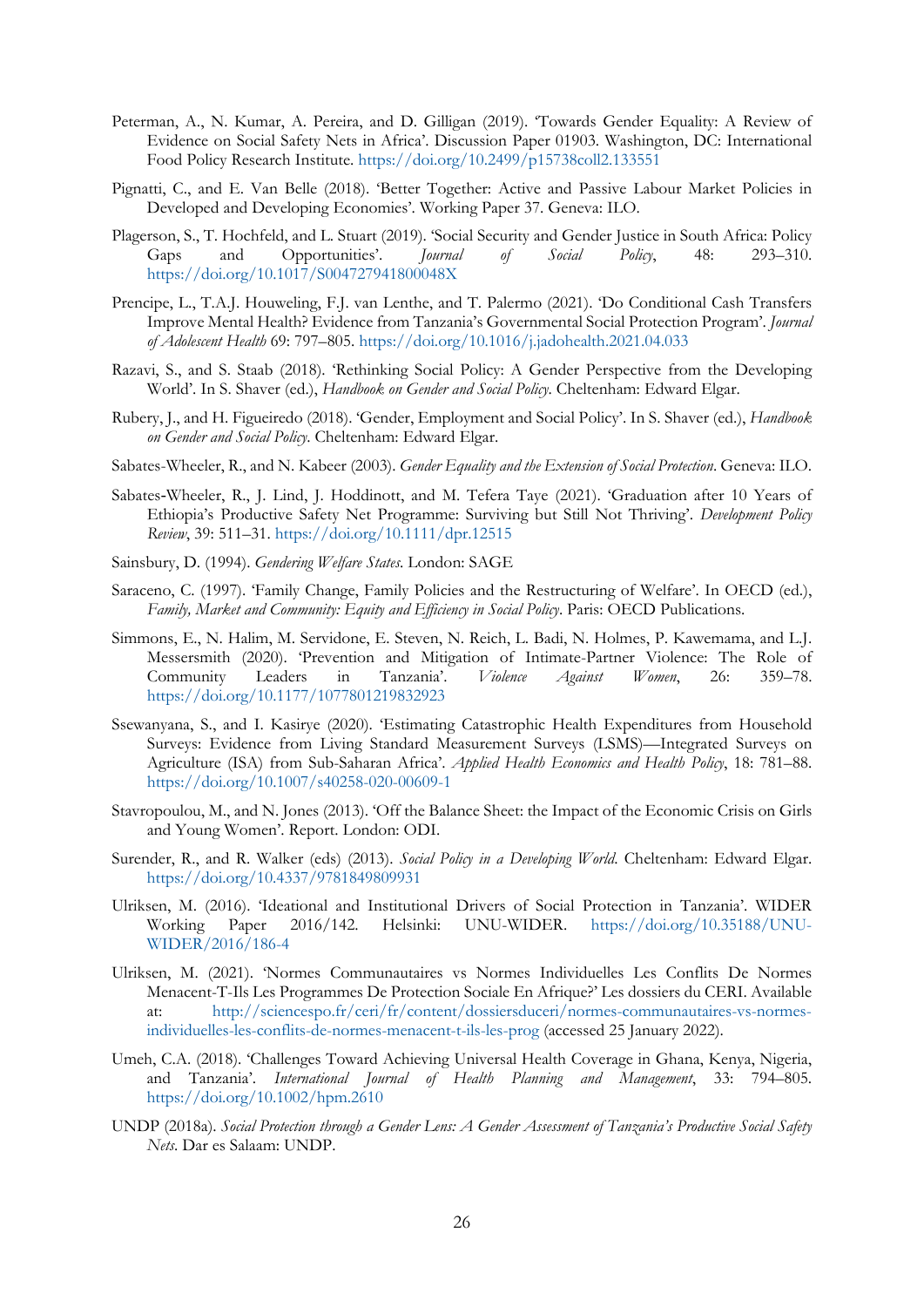- UNDP (2018b). 'Thematic Evaluation of UNDP's Contribution to Gender Equality and Women's Empowerment at Mid-Term Stage of Implementation of the Country Programme Document 2016– 2021: Final Evaluation Report'. Report. Dar es Salaam: UNDP.
- UNICEF (2018). 'Tanzania Youth Study of the Productive Social Safety Net (PSSN) Impact Evaluation: Endline Report'. Report. Florence: UNICEF.
- UNICEF, ISSER, University of North Carolina at Chapel Hill, and NHRC (2018). 'Ghana LEAP 1000 Programme: Endline Evaluation Report'. Report. Accra: Ministry of Gender, Children and Social Protection, Republic of Ghana.
- UNIDO (2019). 'Inclusive and Sustainable Industrial Development: The Gender Dimension'. Working Paper. Vienna: UNIDO.
- UNRISD (2016). 'Policy Innovations for Transformative Change: UNRISD Flagship Report. Report. Geneva: UNRISD.
- UN Women and OHCHR (2020). *Realizing Women's Rights to Land and Other Productive Resources*. New York: UN Women.
- UN Women and UNDP (2021). *Impact of COVID-19 on Gender Equality and Women's Empowerment in East and Southern Africa*. Nairobi: UN Women and UNDP.
- UN Women, UNDP, UNEP, and World Bank (2015). *The Cost of the Gender Gap in Agricultural Productivity in Malawi, Tanzania and Uganda*. New York: UN Women, UNDP, UNEP, and World Bank.
- URT (1999). 'The Tanzania Development Vision 2025'. Dar es Salaam: Planning Commission.
- URT (2003a). 'The National Social Security Policy'. Dar es Salaam: Ministry of Labour, Youth Development and Sports.
- URT (2003b). 'Small and Medium Enterprise Development Policy'. Dar es Salaam: Ministry of Industry and Trade.
- URT (2014). '2014 Integrated Labour Force Survey (ILFS): Analytical Report'. Dar es Salaam: URT.
- URT (2016). 'Tanzania Demographic and Health Survey and Malaria Indicator Survey (TDHS-MIS) 2015- 16'. Dar es Salaam: MoHCDGEC, MoH, NBS, OCGS, and ICF.
- URT (2018a). 'National Population Projections'. Dar es Salaam: Ministries of Financial Planning.
- URT (2018b). 'Women and Men: Facts and Figures'. Report. Dar es Salaam: United Republic of Tanzania.
- URT (2018c). 'Tanzania National Nutrition Survey 2018 Final Report'. Report. Dar es Salaam: United Republic of Tanzania.
- URT (2021a). 'Health Sector Strategic Plan July 2021–June 2026 (HSSP V)'. Dar es Salaam: Ministry of Health, Community Development, Gender, Elderly and Children.
- URT (2021b). 'National Five Year Development Plan 2021/22–2025/26: Realising Competitiveness and Industrialisation for Human Development'. Dar es Salaam: Ministry of Finance and Planning.
- URT (2021c). 'Integrated Labour Force Survey 2020/21'. Dar es Salaam: Ministry of Finance and Planning.
- Wang, H., and N. Rosemberg (2018). 'Universal Health Coverage in Low-Income Countries: Tanzania's Efforts to Overcome Barriers to Equitable Service Access'. Universal Health Coverage Studies Working Paper 39. Washington, DC: World Bank.<https://doi.org/10.1596/29174>
- WHO (2020). 'Costing the National Response to Cervical Cancer: United Republic of Tanzania, 2020– 2024'. Report. Geneva: WHO.
- World Bank (2016). 'Restructuring Paper on a Proposed Program Restructuring of the Tanzania Education and Skills for Productive Jobs Program (ESPJ)'. Report. Washington, DC: World Bank.
- World Bank (2019a). 'PSSN II Project Appraisal Document on a Proposed Credit'. Washington, DC: World Bank.